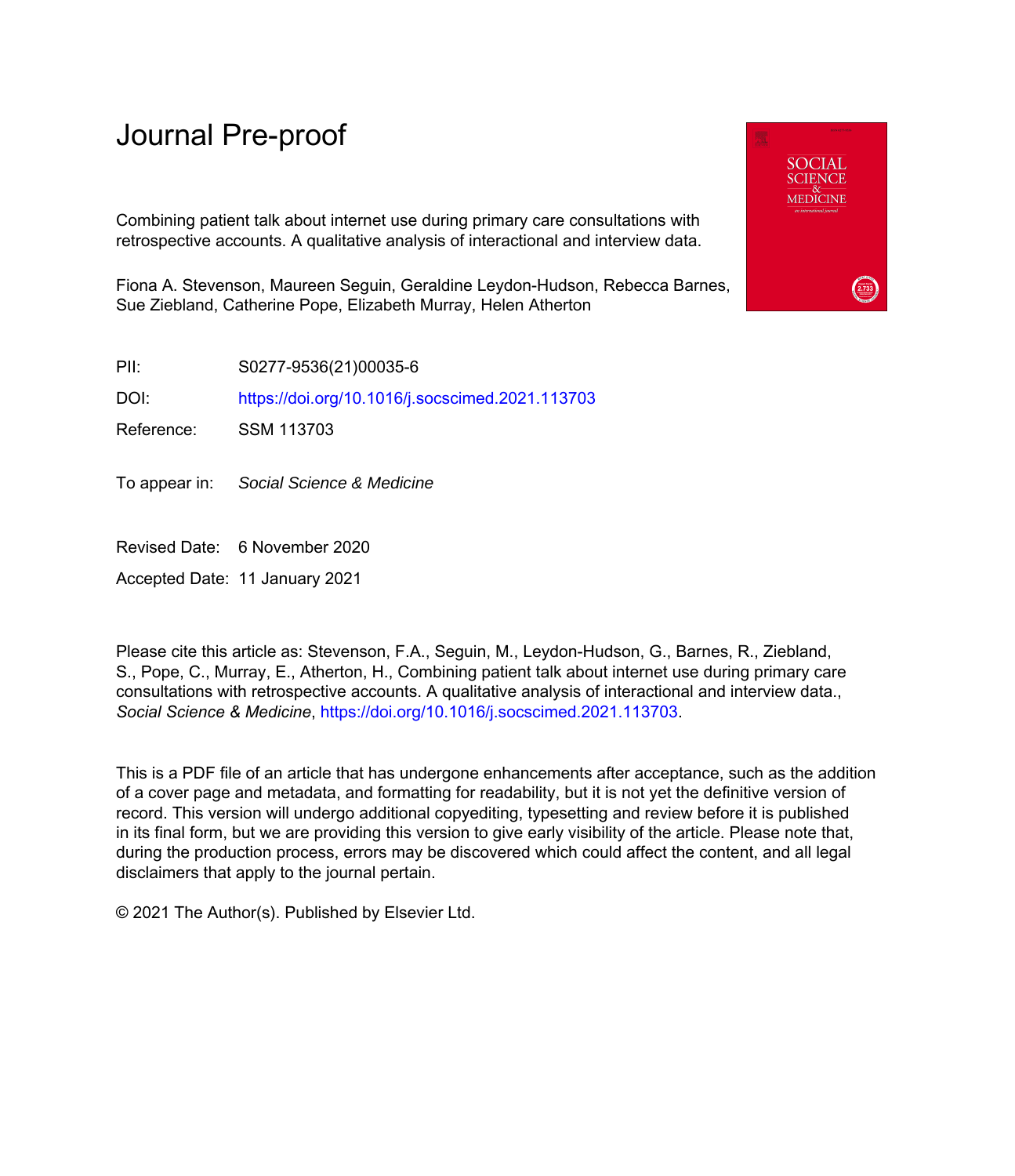### **CRediT author statement**

Fiona Stevenson – conceptualisation, methodology, formal analysis, writing original draft, supervision, project administration, funding acquisition, Maureen Seguin – investigation, writing – review and editing, Geraldine Leydon-Hudson - conceptualisation, writing – review and editing, funding acquisition, Rebecca Barnes - conceptualisation, writing – review and editing, funding acquisition, Sue Ziebland - conceptualisation, writing – review and editing, funding acquisition, Catherine Pope - conceptualisation, writing – review and editing, funding acquisition, Elizabeth Murray -conceptualisation, writing – review and editing, funding acquisition, Helen Atherton conceptualisation, writing – review and editing, funding acquisition.<br>Journal Pre-proof of the pre-proof of the pre-proof of the pre-proof of the pre-proof of the pre-proof of the pre-proof of the pre-proof of the pre-proo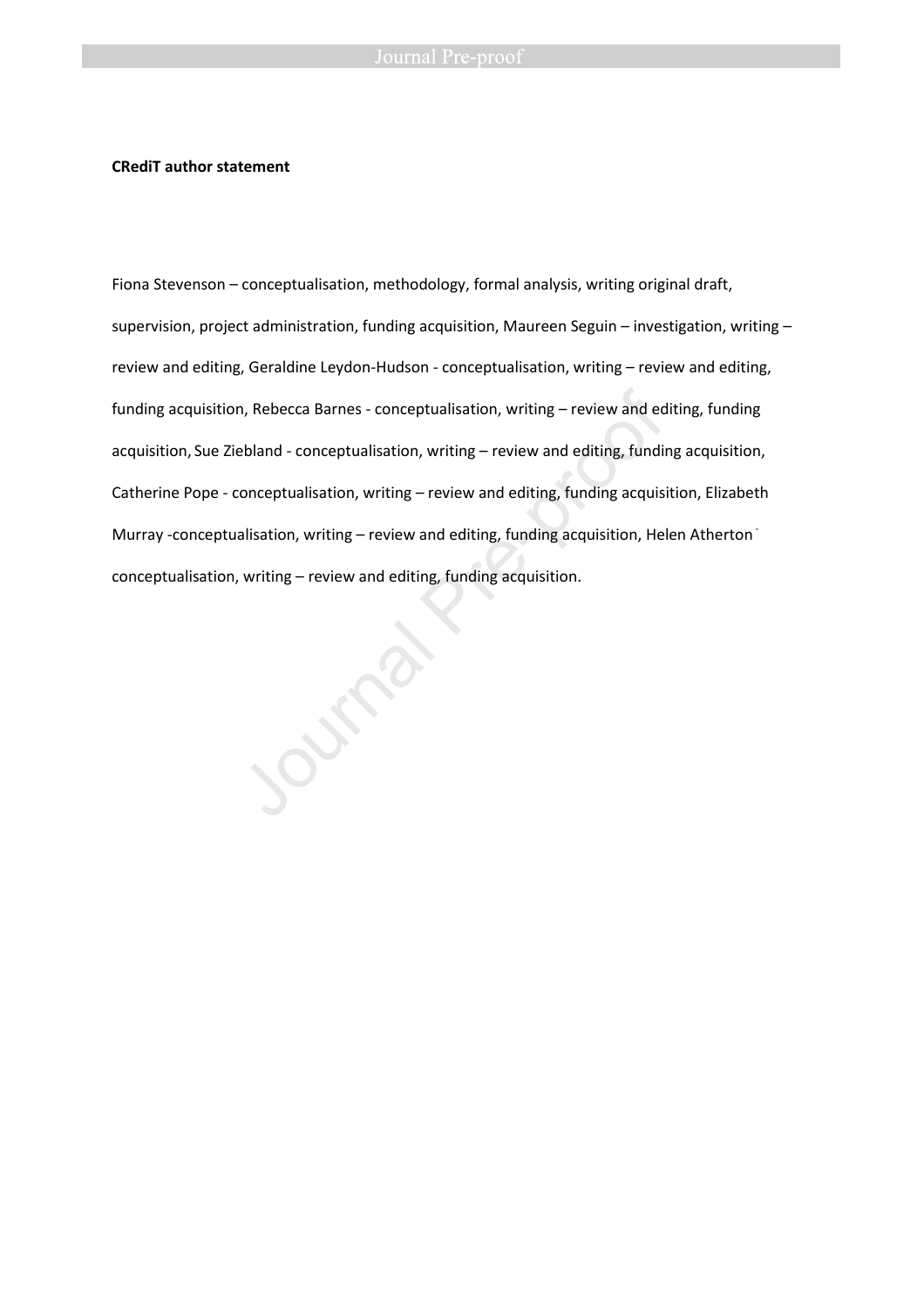**Combining patient talk about internet use during primary care consultations with retrospective accounts. A qualitative analysis of interactional and interview data.** 

\*Fiona A. Stevenson<sup>a</sup>, Maureen Seguin<sup>a</sup>, Geraldine Leydon<sup>b</sup>, Rebecca Barnes<sup>d</sup>, Sue Ziebland <sup>C</sup>, Catherine Pope<sup>b</sup>, Elizabeth Murray <sup>a</sup>, Helen Atherton <sup>e</sup>

<sup>a</sup>University College London, Department of Primary Care and Population Health, Rowland Hill Street, London NW3 2PF, UK

**b**University of Southampton

<sup>c</sup> Oxford University

<sup>d</sup> University of Bristol

<sup>e</sup> University of Warwick

\*Corresponding Author – f.stevenson@ucl.ac.uk<br>Journal Pre-proof of the pre-proof of the pre-proof of the pre-proof of the proof of the proof of the proof of the proof of the proof of the proof of the proof of the proof of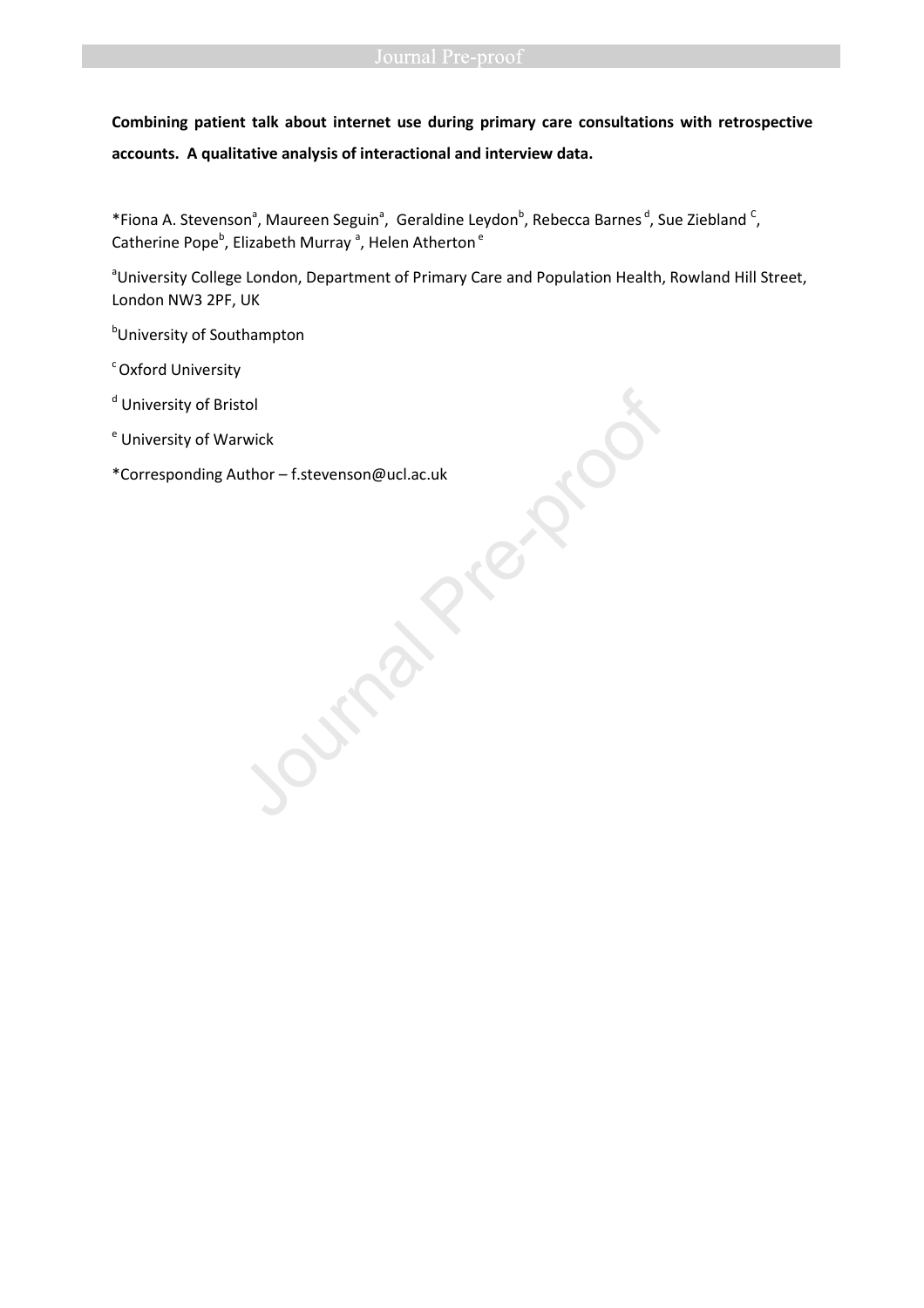**Combining patient talk about internet use during primary care consultations with retrospective accounts. A qualitative analysis of interactional and interview data.** 

Despite widespread acknowledgement of internet use for information about health, patients report not disclosing use of online health information in consultations. This paper compares patients' reported use of the internet with matched video recordings of consultations. The concepts of doctorability and epistemics are employed to consider similarities and differences between patients' reports in interviews and actions in the consultation.

Data are drawn from the (REFERENCE TO STUDY REMOVED) conducted in the UK. The data set consists of 281 video-recorded general practice consultations, with pre-consultation questionnaires completed by all patients, interviews with all 10 participating doctors and 28 selected patients. We focus on the 28 patient interviews and associated consultation recordings. A conversation analytic (CA) approach is used to systematically inspect both the interview and consultation data. In the consultation.<br>
Journal detection in the consultation:<br>
Heo-recorded general practice consultations, with pre-consulta<br>
Datients, interviews with all 10 participating doctors and 28 selection<br>
statient interviews and

In interviews patients presented use of the internet as associated with appropriate self-management and help-seeking. In consultations patients skilfully translated what they had found on the internet in order to provide grounds for the actions they sought.

We conclude that patients translate and utilise what they have found on the internet to assert the doctorability of their presenting problems. Furthermore, patients design their talk in both interviews and consultations to accord with their understanding of the epistemic rights of both doctors and patients. Patients search the internet so they are informed about their medical problem, however they carefully manage disclosure of information to avoid disrupting the smooth running of medical interactions.

### **Keywords**

Internet, primary care, doctor-patient interaction, interviews, video-recorded consultations, conversation analysis, qualitative analysis, UK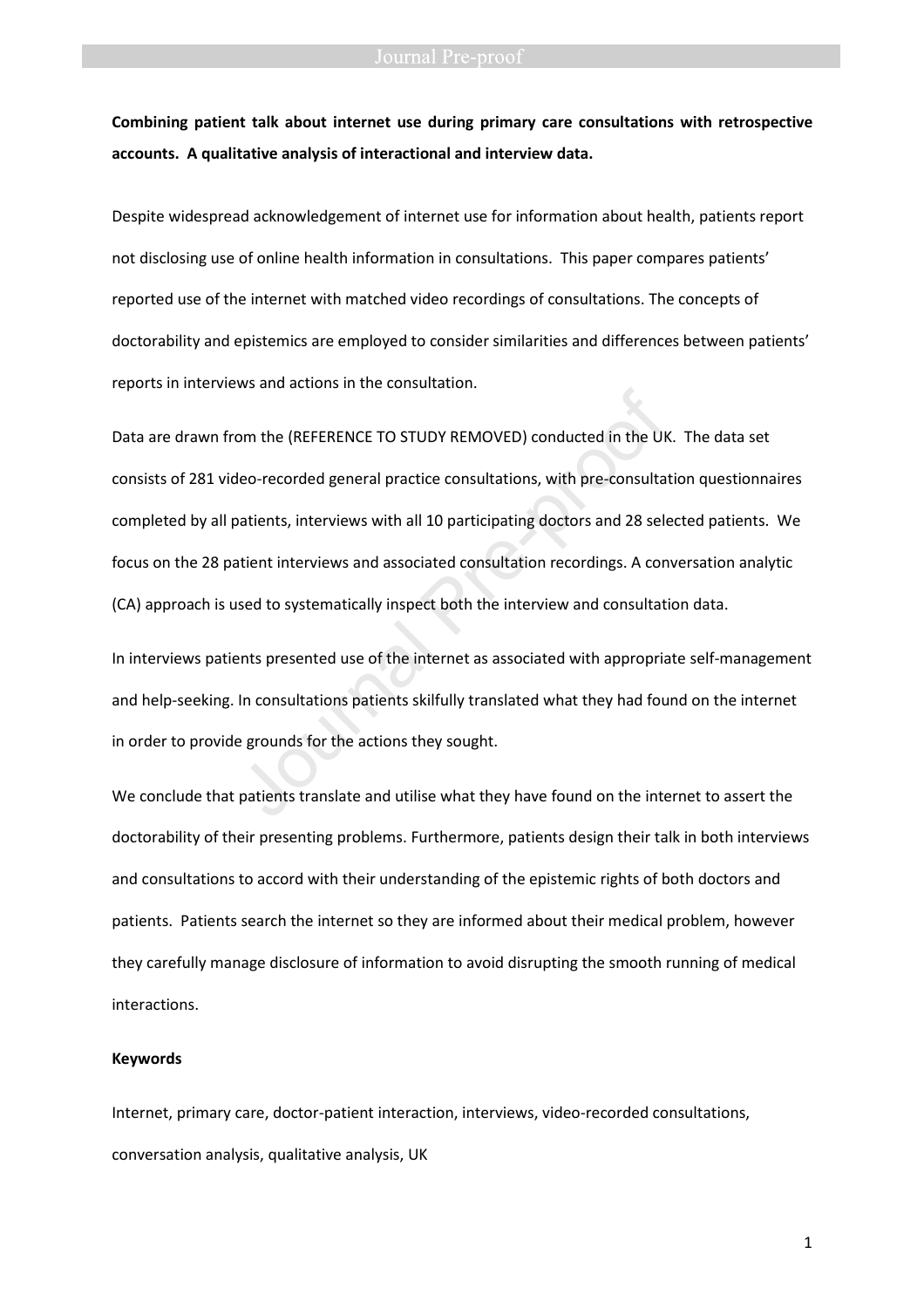**Combining patient talk about internet use during primary care consultations with retrospective accounts. A qualitative analysis of interactional and interview data.** 

Discussion of the potential benefits, as well as issues, arising from use of the internet for health is evident across the Western world (NBC news online 2019, Alves et al 2019, Mail Online 2017). In 2019 93% of UK households had internet access, and 63% of adults reported using the internet for health-related information - an increase of 9% from the previous year (ONS 2019).

Ever-increasing access to medical information via the internet raises questions about the effects on medical practice. Nettleton and Burrows (2003) pointed out that as clinical decision-making is increasingly rooted in health 'intelligence' from information science as opposed to practitioner intellect, medical knowledge can be seen to have been dislodged from its 'traditional' institutional base. Nettleton further contends: cess to medical information via the internet raises questions a<br>Nettleton and Burrows (2003) pointed out that as clinical decise<br>d in health 'intelligence' from information science as opposed<br>knowledge can be seen to have

Rather than being concealed within the institutional domains of medicine, knowledges of the biophysical body (hitherto medicine's most sacred object) seep out into cyberspace. (Nettleton 2004:674)

The internet provides access to a wealth of information intended for healthcare professionals and the public as well as material produced by and for patients (Ziebland and Wyke 2012). However, interview studies suggest that patients often refrain from disclosing their use of online health information in consultations (Bowes et al. 2012, Stevenson et al. 2007).

Patients' decisions about whether, when and how to disclose use of information from the internet in healthcare consultations is rooted in the classic notion of the 'double-bind' (Bloor and Horobin 1975). Patients are expected to be sufficiently knowledgeable to make the decision to seek care, but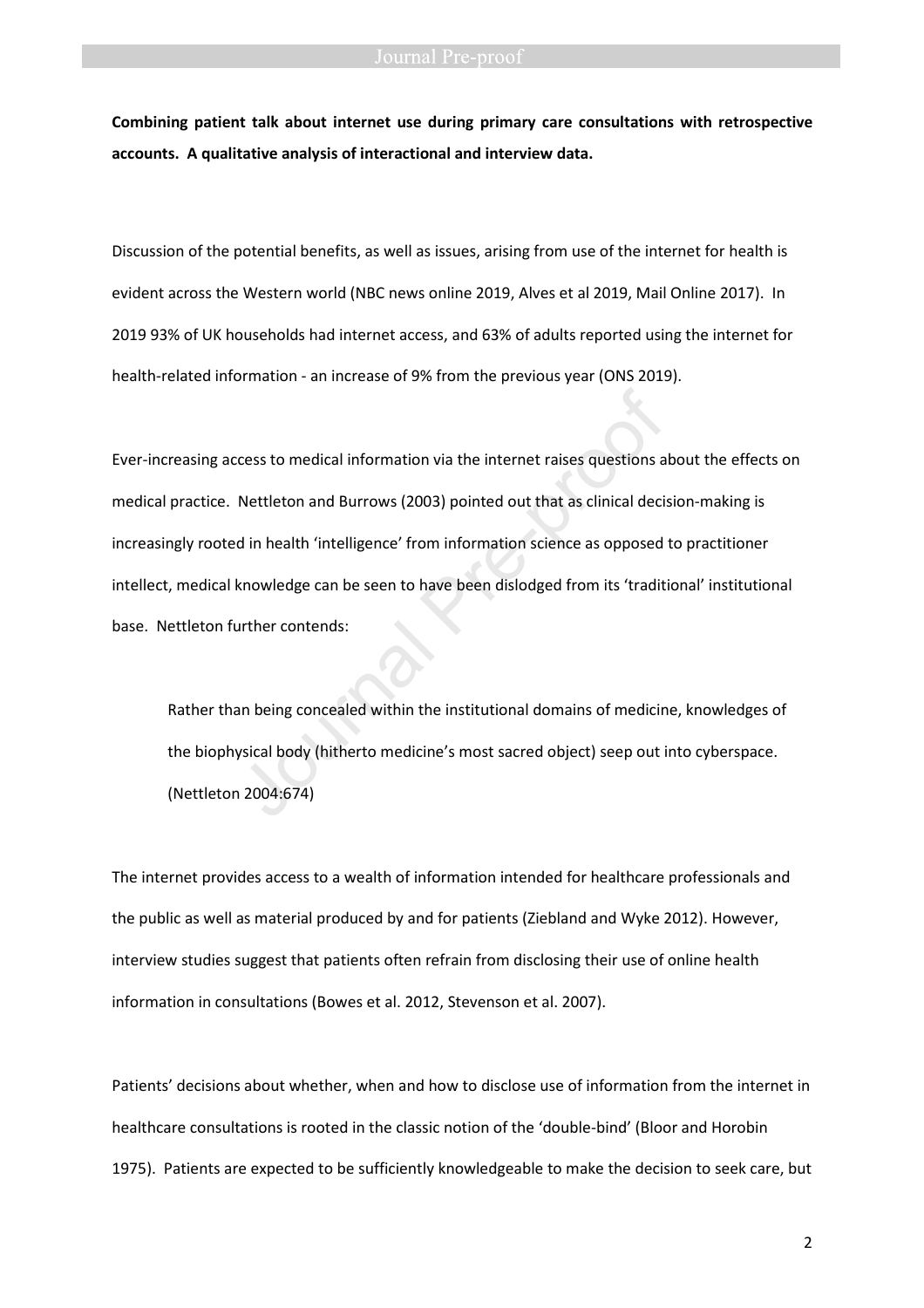once inside the consultation are expected to defer to medical wisdom. It is important to note that the 'double-bind' is not invoked here to suggest that doctors act in a paternalistic way but rather as a comment on the complex work required of doctors and patients in consultations to manage asymmetries in medical interactions.

Hesitancy is also evident in doctors' discussion, and use, of information from the internet in consultations. Stevenson et al (2019) developed and extended Nettleton's (2004) work on 'e-scaped medicine' to argue that Internet resources may be 'recaptured' by doctors, with information transformed and translated into a medical offering. They argue this maintains the asymmetry between patients and practitioners necessary for the successful functioning of medical practice.

One approach to understanding the effect of the increase in access to medical information from the internet on doctor-patient communication is to undertake detailed study of the social organisation of patient-practitioner interactions (Robinson 2003). Patients are conscious of the need to be 'responsible' users of health care services (Ziebland et al 2019) and to justify seeking medical assistance in the consultation by projecting that the problem is worthy of the doctor's attention and professional help is warranted. Heritage and Robinson (2006) described this as patients seeking to establish the 'doctorability' of their presenting problem. The notion of doctorability is a useful lens through which to consider patients' accounts of use of the internet before, and actions within, consultations. e that Internet resources may be 'recaptured' by doctors, with<br>translated into a medical offering. They argue this maintains th<br>and practitioners necessary for the successful functioning of m<br>understanding the effect of th

It is also important to take account of how doctors and patients manage discussion in accordance with their epistemic status (Heritage 2012). Epistemic status refers to what participants in any interaction know and don't know, how much they know relative to each other and what they are entitled to know. As Landmark et al (2015) point out, patients have primary epistemic rights to knowledge about their experience of symptoms, preferences and life-world circumstances, while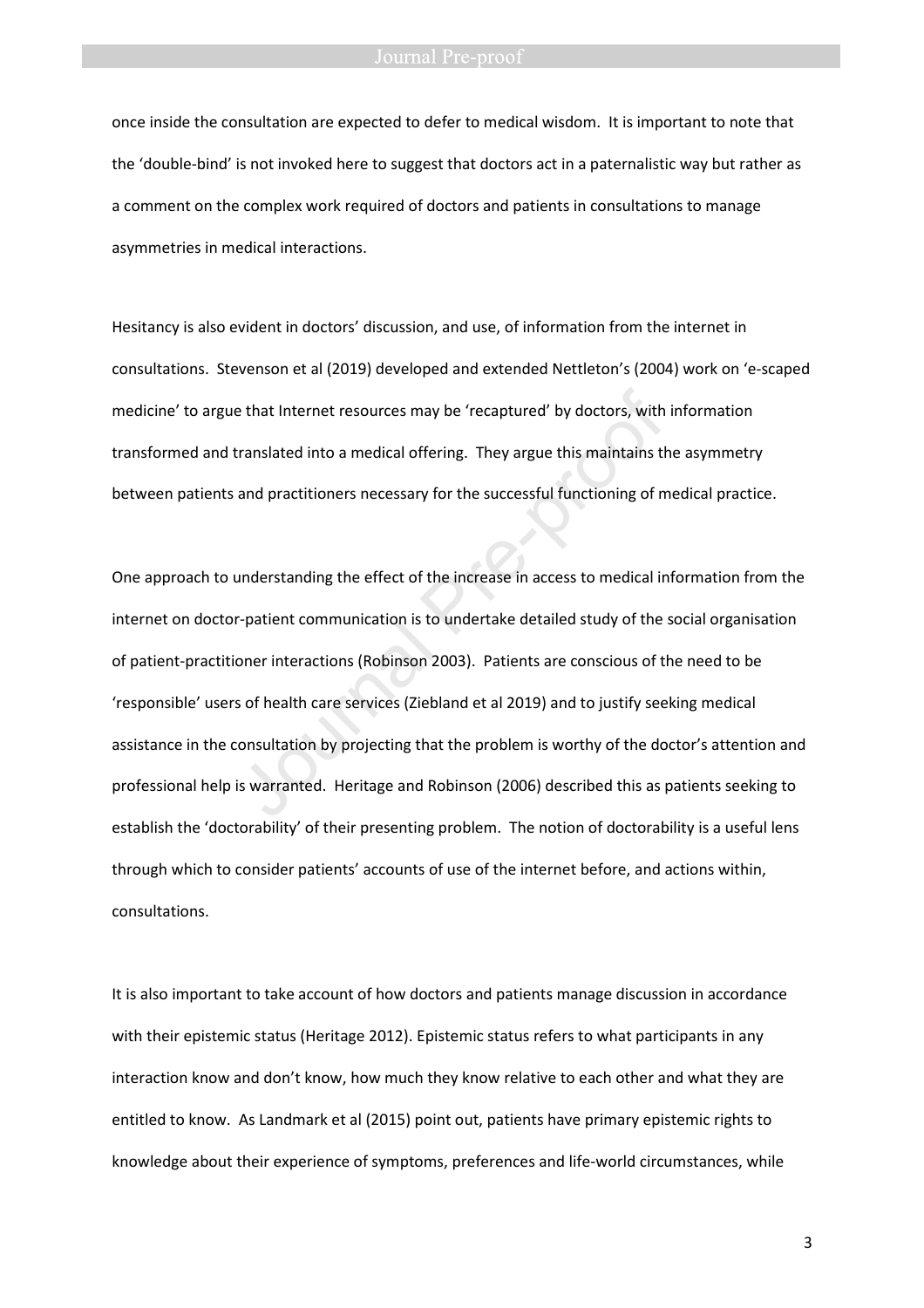physicians have primary epistemic rights to knowledge about diagnoses, appropriate treatments and so on. The internet blurs these boundaries by widening patients' access to information that is broadly in the medical professional's domain and vice versa. This has the potential to challenge traditional epistemic boundaries/rights to knowledge.

This paper presents an analysis of interviews with patients in which they report use of the internet before consulting their doctor, combined with video recordings of their actual consultations. We use a conversation analytic (CA) approach, focusing on the concepts of doctorability and epistemics, to consider how patients' accounts of references to the internet in consultations compare with data from their consultations in which use of the internet was raised.

### **Methods**

This paper uses data from the (REFERENCE TO STUDY REMOVED). The data set consists of 281 video-recorded general practice consultations, with pre-consultation questionnaires completed by all patients, interviews with all 10 participating doctors and 28 selected patients. Participating practices varied in size and urban/suburban/rural classification across London and the southeast of England. The overall aim was to gain insights into perceptions about, and use of, the internet in primary care consultations. n analytic (CA) approach, focusing on the concepts of doctorab<br>atients' accounts of references to the internet in consultations<br>ations in which use of the internet was raised.<br>Ata from the (REFERENCE TO STUDY REMOVED). The

Pre-consultation questionnaires were completed by patients immediately before their consultation. These included questions about whether they had accessed any information related to their health problem or concern before their consultation (carefully avoiding specific focus on the internet). Further details about recruitment and data collection are provided elsewhere (REF REMOVED). On average, we recorded six sessions (half days) per doctor to reach our target of 30 consultations per doctor.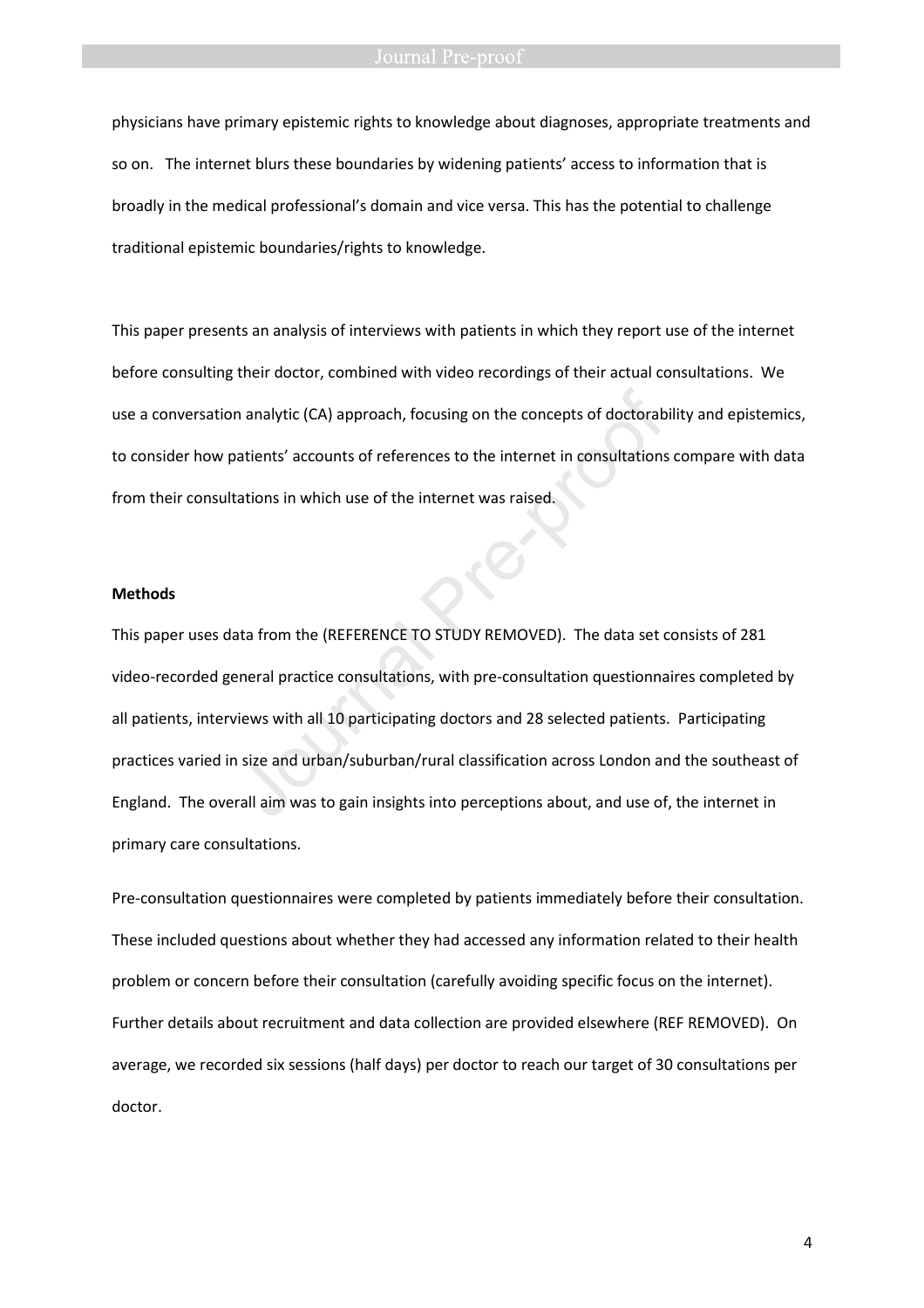We selected between three and five patients per practice for a post-consultation interview based on one or more of the following criteria: (i) patients reported searching the internet before their consultation and this was raised in the consultation, (ii) patients reported searching the internet before their consultation and this was NOT raised in the consultation, (iii) patients raised the topic of the internet in the consultation and this was not reported in the pre-consultation questionnaire and (iv) doctors used the internet or raised it as a topic during the consultation. We aimed for maximum variation in terms of socio-demographic characteristics. Face-to-face interviews were conducted by one of two researchers. On average interviews lasted one hour and were audio recorded. Patients were asked about use of information sources before the consultation and discussion of the internet in the consultation. Post-consultation interviews with all ten doctors asked about patients' and their own use of the internet to inform consultations. As the focus was on patients' use and discussion of information from the internet, analysis of the doctors' interviews is not included in this paper. chers. On average interviews lasted one hour and were audio ruse of information sources before the consultation and discus<br>n. Post-consultation interviews with all ten doctors asked about<br>cernet to inform consultations. As

### **Analysis**

We integrate interview and consultation data; an approach which Collins (2005) argued has the potential to illuminate analysts' interpretations. In combining data we used a conversation analytic (CA) informed approach to systematically inspect both consultation and interview data.

CA is concerned with the social scientific understanding and analysis of interaction (Maynard 2012) and is a well-established method for analysing naturally-occurring institutional encounters such as communication in health care (Leydon and Barnes 2020). Analysis of qualitative interview data is usually content based (e.g. thematic). However, interviews are another form of institutional interaction and, as such, attention to the social organisation of interaction here can help us to understand how issues such as identity, responsibility and agency are interactionally accomplished (Wooffitt and Widdicombe, 2006).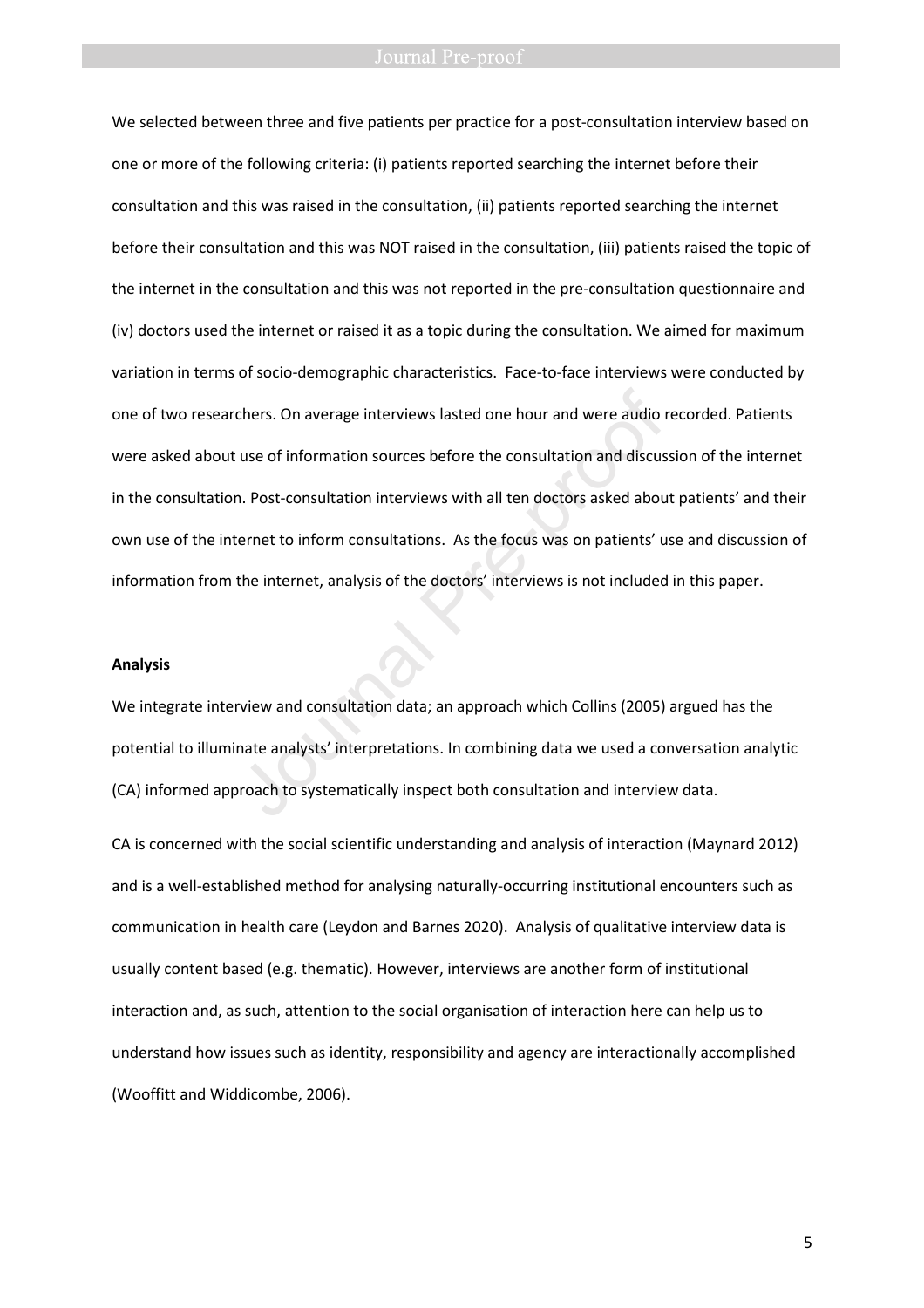### **Journal Pre-proof**

This 'borrowing or combining' of approaches to analysis is akin to the work of Stivers and Timmermans, who describe their analysis of consultations as neither conversation analytic nor ethnographic but representing a blend akin to microethnography (Timmermans and Stivers 2017, Stivers and Timmermans 2016). Our approach adopts the key elements of a conversation analytic approach, while remaining aware of the limitations of combining naturally-occurring (consultation data) and data from interactions created for the purposes of the research (interviews) '.

Although not naturally occurring data, interviews are interactional data with consequences for how such data should be understood (Potter and Hepburn 2005, 2012). Therefore, we listened to the interview (as well as the consultation) data and did not rely solely on transcriptions. We have provided details of how interviewees were selected, by whom they were interviewed and the focus of the interview. We used line by line analysis to consider not just what people said in accounts of use of the internet but also how they produced and presented these accounts. We included the interviewers' question to provide access to the sequence of the interaction upon which our analysis is based, as well as line numbers to signpost evidence for our analytic claims. Data are also presented with some details beyond the conventional orthographic representation of talk, such as cut offs and restarts. atly occurring data, interviews are interactional data with conceled understood (Potter and Hepburn 2005, 2012). Therefore, we as the consultation) data and did not rely solely on transcription f how interviewees were sele

Sections in the video-recorded data relating to the internet were selected for additional transcription using the Jeffersonian system (Jefferson 2004), which includes details such as overlaps in talk, pauses, emphasis on particular words and changes in the tempo of interactions. A key to the notation is shown in figure 1. The additional transcription facilitated conversation analysis (CA) to consider how actions were constructed and produced in the consultations (Sidnell2010).

[Figure 1]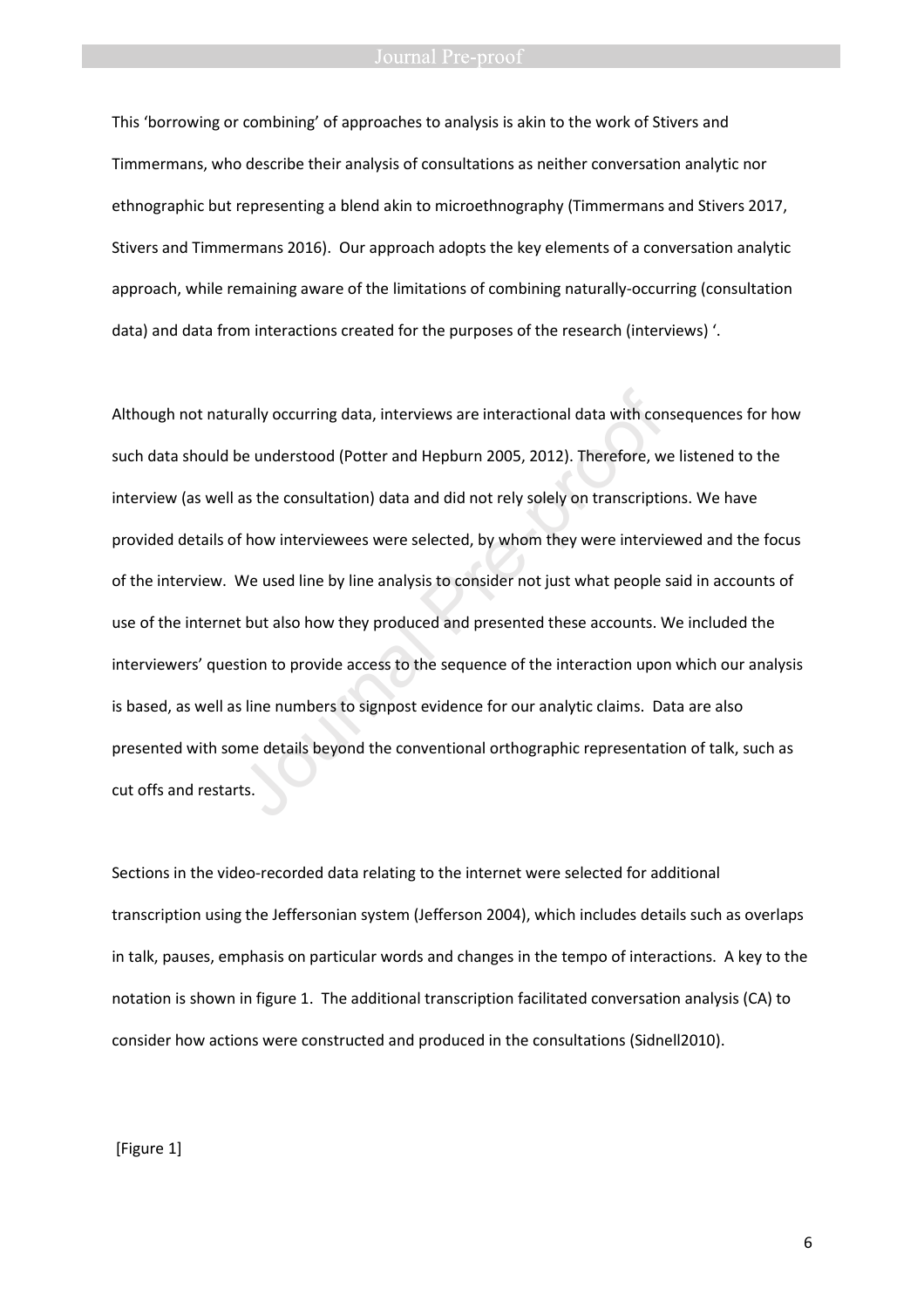Ethical Approval was obtained from a local UK NHS Research Ethics Committee, and governance approval from the Health Research Authority.

### **Findings**

 In the pre-consultation questionnaire just over a quarter of patients (79/281, 28%) reported 'going online' to seek information regarding the health issue about which they were consulting. In this paper we focus on data from the subset of 28 patients interviewed after the consultation (Table 1).

[Table 1 ]

Patients referred to the internet to support either or both doctorability (statements justifying seeking medical assistance) and epistemic claims to knowledge (statements justifying knowledge) in all interviews and eight of the related consultations. Epistemic claims to knowledge were more common than work to establish the doctorability of problems (Table 2). Information regarding the health issue about which they were<br>
a data from the subset of 28 patients interviewed after the condition<br>
to the internet to support either or both doctorability (statemeresistance)<br>
and epistemi

[Table 2]

In the extracts doctors' contributions are marked as 'Doc', patients' as 'Pat' and the interviewer as 'Int'. For ease of reference interview respondents are referred to as patients. Extracts are marked with 'interview' or 'consultation' and for ease of recognition a calibri font is used for interview data and courier new for consultation data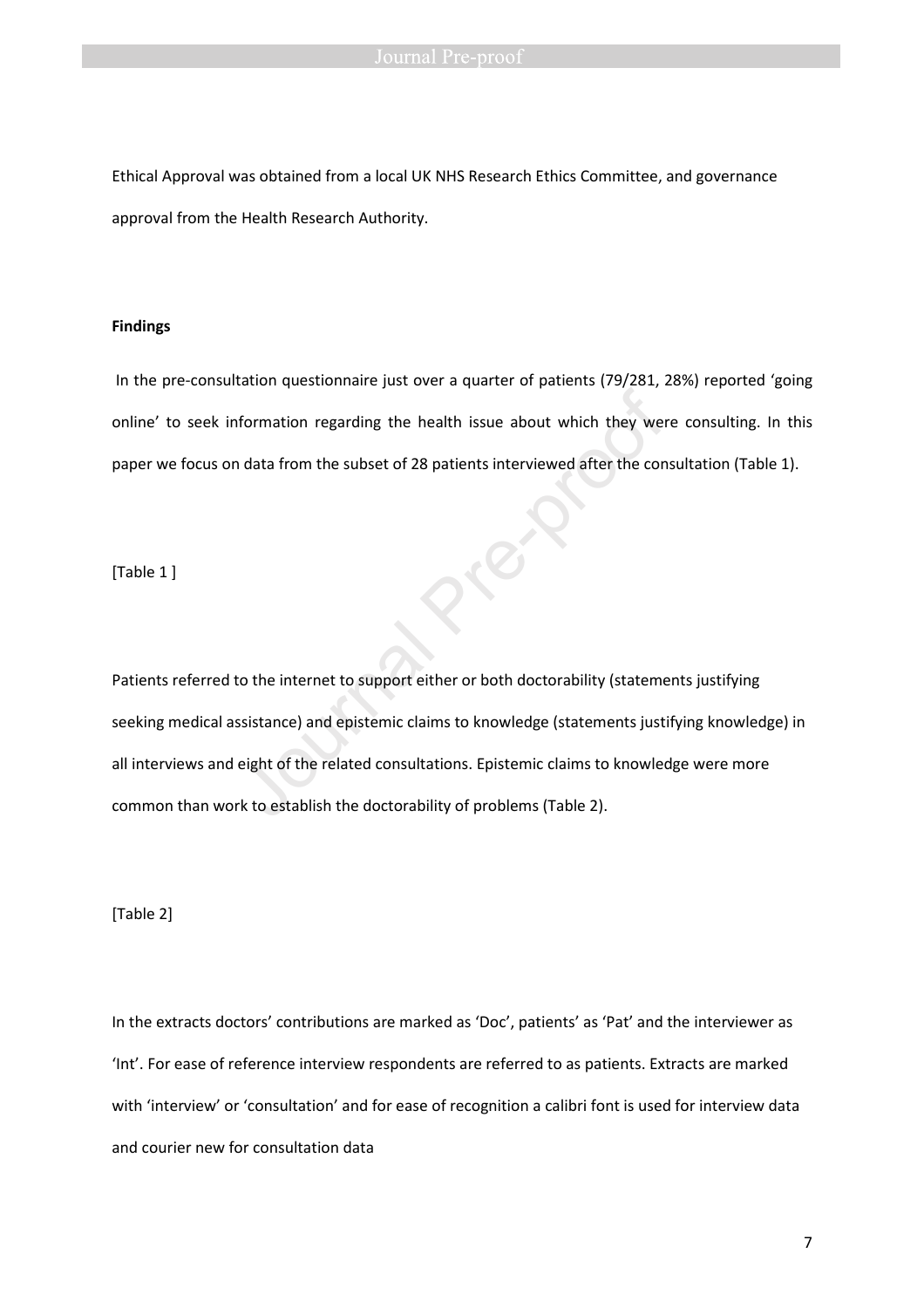This paper compares reported uses of the internet by patients before consulting with video recordings of the consultation in question. Before examining matched examples, we consider patients' accounts from interviews of their use of the internet prior to consulting.

### *Patients' accounts of internet use*

We observed that when patients referred to use of the internet they conveyed themselves as proactive but sensible – people who did not rush to the doctor but carefully examined their situations before seeking help for problems that were 'doctorable'. This is in line with previous work (Bowes et al 2012, Stevenson et al 2007) reporting that patients' accounts project an identity of responsible use of the internet to seek information before consulting the doctor and as such to only pursue medical care when absolutely necessary. when patients referred to use of the internet they conveyed t<br>sible – people who did not rush to the doctor but carefully exame<br>seeking help for problems that were 'doctorable'. This is in line<br>, Stevenson et al 2007) repo

This is made clear in extract 1 below. The patient suspects he has a hernia. He presents his primary epistemic rights to knowledge, in the form of his own knowledge and experience of hernias. This directs his internet search which leads to the 'unwelcome' realisation, based his internet searches, that he needs to consult a doctor (his problem is doctorable).

### Extract 1 - Interview

01 Int: Okay. Now before you came in to see [Doc's name], erm, did you look at any 02 sources of information? So magazines, television, internet, anything like that. 03 Pat: Er, yeah. I looked, erm, I just Googled it and went through, erm, several sources. I 04 can't remember the websites 05 ((6 lines omitted while patient details types of websites)) 06 Pat: I, I, I, I suspected that's what it was [hernia] right, you know, when, when I first 07 discovered it. 08Int:Okay.

09 Pat: So I was just tryin' a confirm my own diagnosis.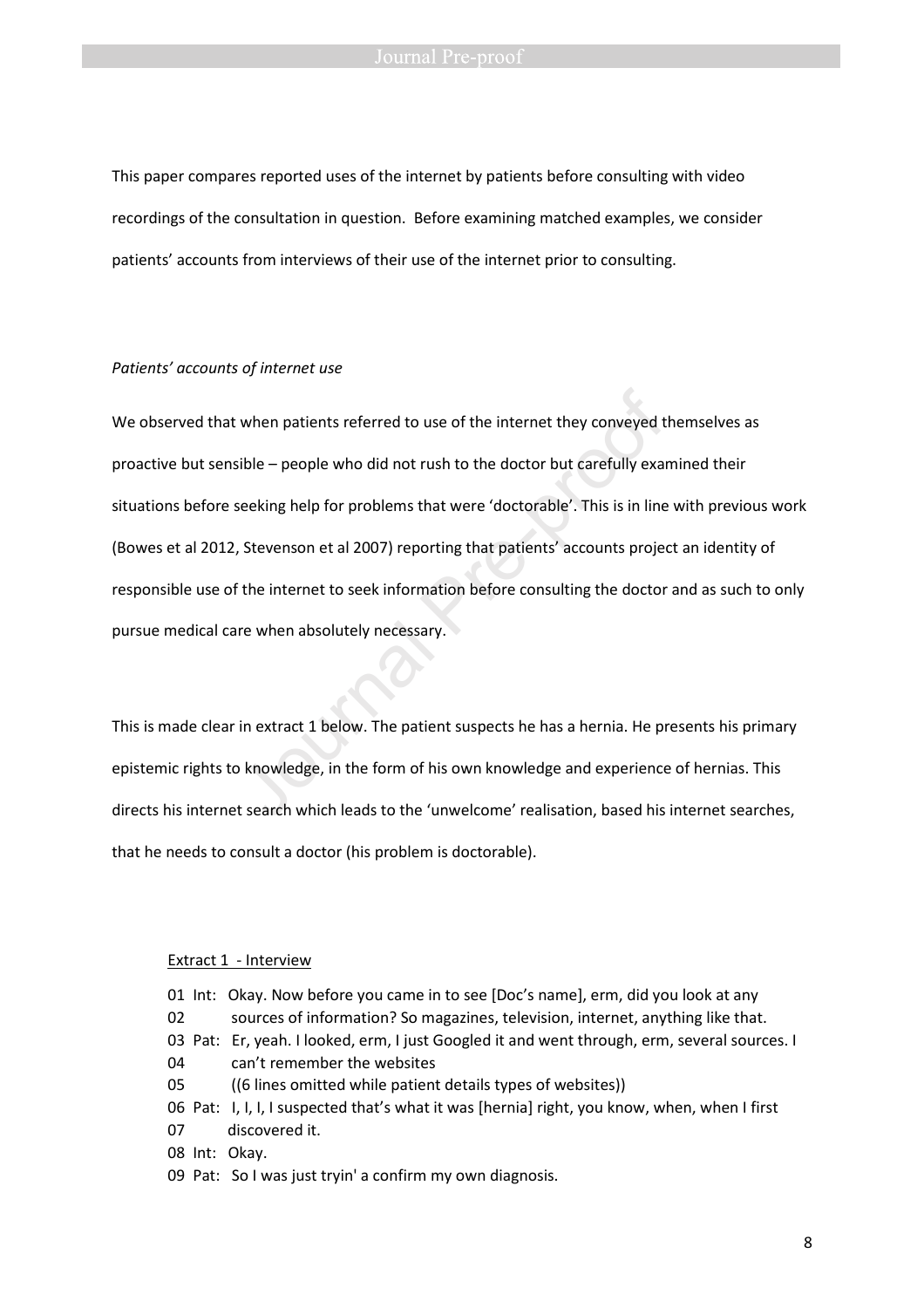10Int: Right.

11 Pat: And then see what the, erm, what might happen next.

- 12 Int: Okay.
- 13 (…)

14 Pat: Er, I just thought, "Damn it, I'm gonna have to go see the doctor and get it started," GP3\_R73

The patient presents himself as knowledgeable about his medical problem, citing suspicion he had a hernia when he first discovered a lump (line 06). He used the internet 'to confirm' his diagnosis (line 09) and the need to seek treatment. He demonstrates the skills to check out his suspicions and confirm the next steps, conveying a dual identity as reluctant to attend while acknowledging the necessity (line 14). Later in the interview he discusses how he developed his searching skills in his work as a teacher, and how this enables him to be proactive in the consultation, something he considers to be important given the pressures under which doctors' work. In the seek treatment. He demonstrates the skills to check out his<br>teps, conveying a dual identity as reluctant to attend while ack-<br>Later in the interview he discusses how he developed his sea<br>, and how this enables him t

## Extract 2 - Interview

|    |           | 01 Pat: So, I mean, because I was a teacher, just Googling and looking for information and          |
|----|-----------|-----------------------------------------------------------------------------------------------------|
| 02 |           | sifting out information, something I did all the time                                               |
| 03 |           | (19 lines omitted discussing teaching)                                                              |
|    |           | 04 Pat: The benefit is that I come to the doctors and I have information about what it is.          |
|    |           | 05 Int: Okay.                                                                                       |
|    |           | 06 Pat: So if there is, so, erm, and, and, and having knowledge is important because you            |
| 07 |           | can ask certain questions. You can ask inform-, you can ask the doctor. If the doctor               |
| 08 |           | says, if the doctor, you can ask the doctor more about the, about what you've got                   |
| 09 |           | because you've got more information about what you've got.                                          |
|    |           | 10 Int: Mhm.                                                                                        |
|    |           | 11 Pat: I'm not saying that you distrust doctors or anything like that. But in this day and         |
| 12 |           | age with everybody under pressure, it's best to know what you're coming for.                        |
|    | $13$ Int: | Mhm.                                                                                                |
|    |           | 14 Pat: With, with an idea of what it is so that if they say it's, if they, if they're a little bit |
| 15 |           | vague then you can say, "Well, so what, what's the prognosis? What do you think                     |
| 16 |           | might happen next? What sort of treatment would you give me?" and so on and so                      |
| 17 |           | forth.                                                                                              |
|    |           | GP3 R73                                                                                             |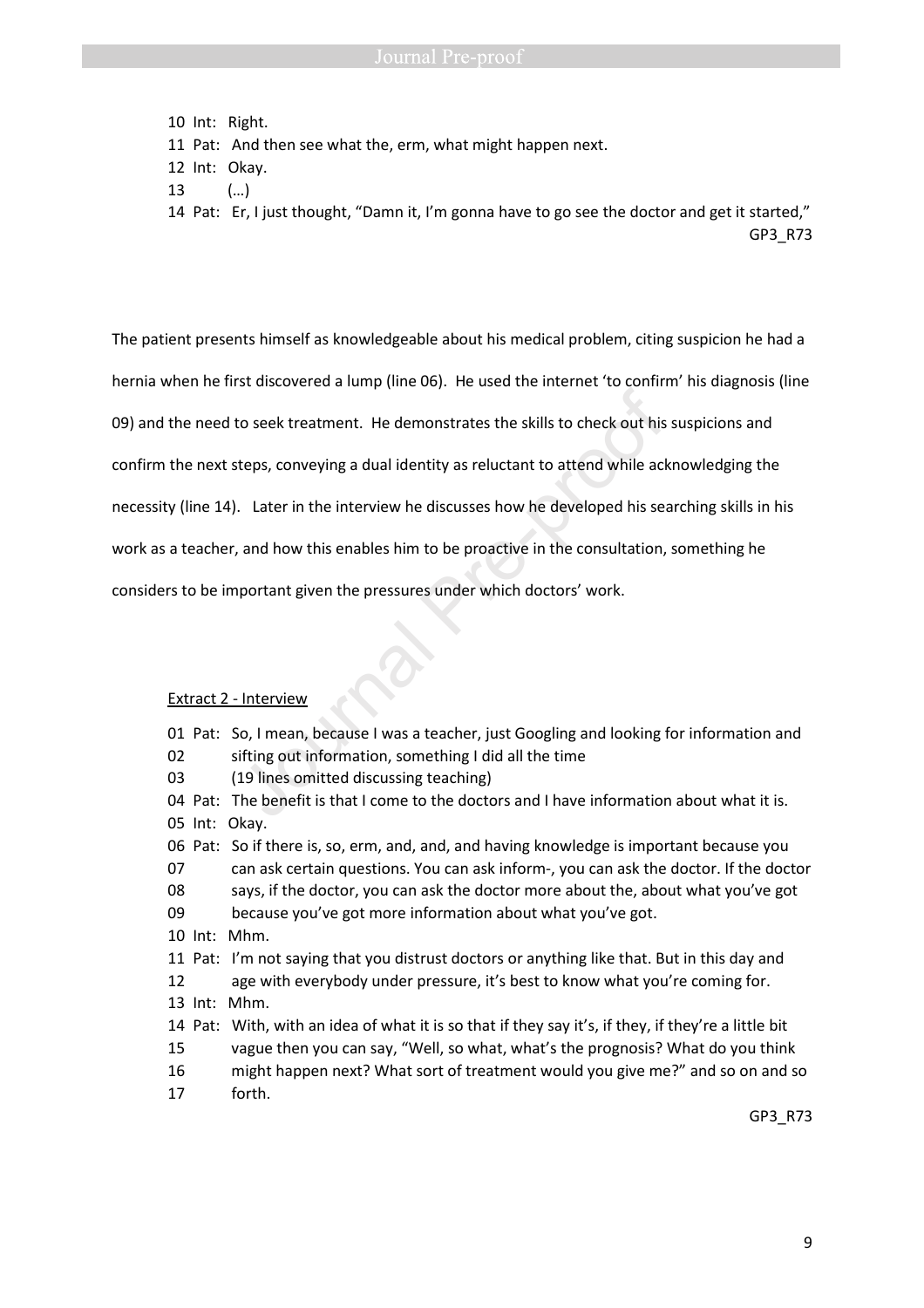Here the patient lays claim to professional skills in effective internet searching. This builds on the previous account of his symptoms (extract 1) to suggest that a benefit of using the internet is the ability to make the doctor accountable for the diagnosis and allow the patient to know what questions to ask e.g. regarding treatment and prognosis. The use of the negative polarity statement 'I'm not saying that you distrust doctors or anything like that' (line 11) and claim in relation to the pressured conditions under which 'everyone' operates, emphasises an identity as someone who acts agentically not just to assess the need to consult but also to evaluate and critically assess what is said and done in the consultation. It also obliquely attends to the possibility that such patient work may function to challenge the traditional division raised by Landmark (2015) between patients' epistemic rights to specific knowledge (about their bodies and direct experience of them) and doctors' epistemic rights to technical knowledge.

We now move to combine data from accounts in interviews of when and why people use the internet and analysis of instances the internet is invoked in associated consultations. We organise reflections on the 'work' of patients in raising the internet in interviews and consultations in relation to four concepts that are helpful in understanding medical interactions; (i) establishing doctorability (appropriateness of attending), (ii) establishing a diagnosis, (iii) establishing treatment and (iv) referral. This allows us to reflect on differences and similarities between patients' references to the internet in interviews and consultations and in so doing the consequences for supporting patient's experience of care. he consultation. It also obliquely attends to the possibility that<br>hallenge the traditional division raised by Landmark (2015) bet<br>o specific knowledge (about their bodies and direct experience<br>c rights to technical knowle

### *Establishing doctorability*

Patient claims establishing doctorability are a recurrent feature in both the interview and consultation data. The appeal to doctorability in the interview data works to construct an identity as someone reasonable who does not rush to the doctor but rather considers what they can do first. In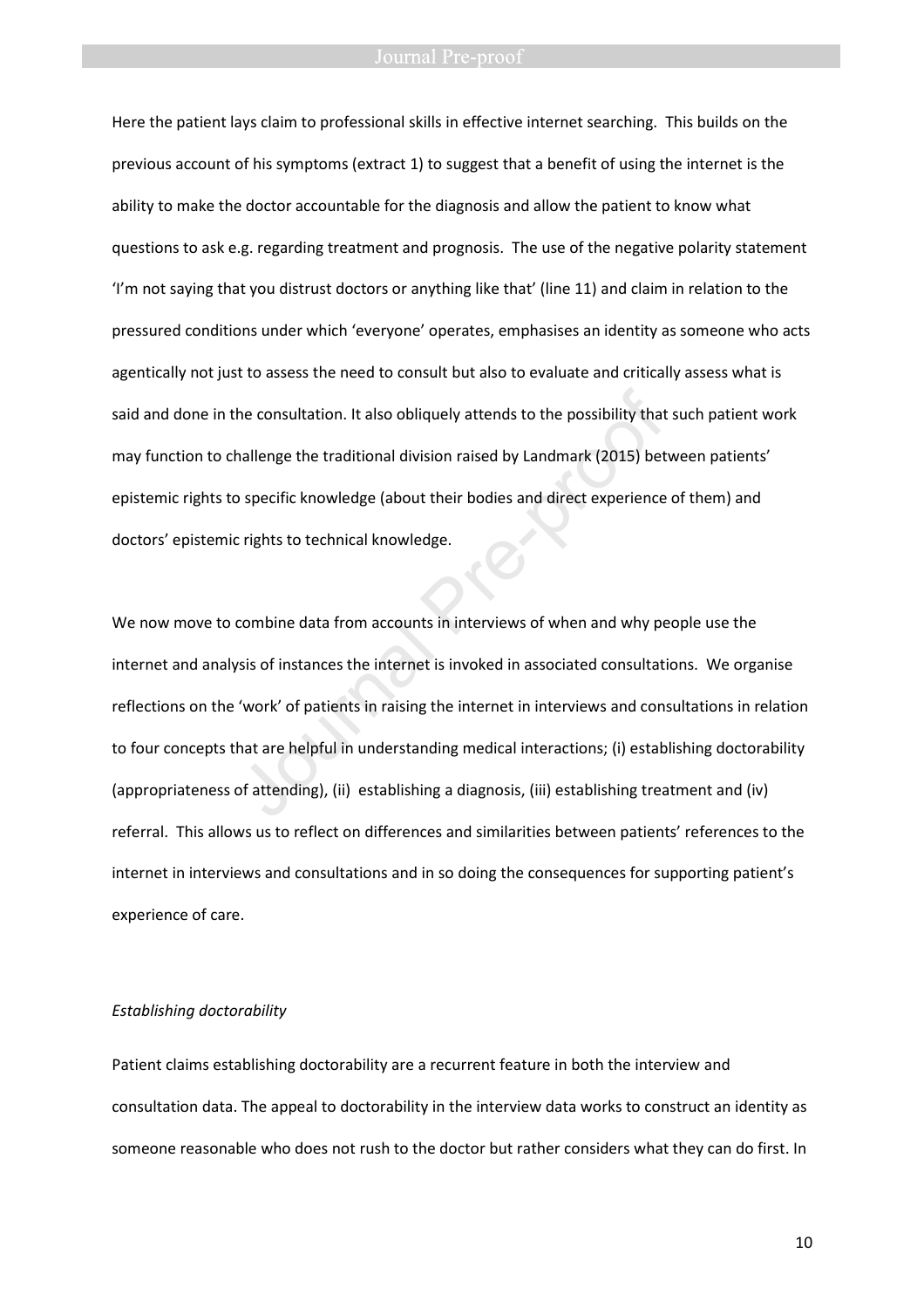contrast, in the consultation data, doctorability appears to be leveraged to justify care, particularly

treatment.

In the following example the patient outlined a series of self-help measures, based on information

from the internet, that she had tried to relieve her ear pain (not shown here). Extract 3 below

contains two main ideas, (i) that she is only consulting because she has exhausted the self-help

measures available to her and now needs medical advice, and (ii) the identity work associated with

consulting.

### Extract 3 - interview

01 Int: I seem to remember you sort of mentioned that you'd looked up and you'd tried, 02 you know, the hot water bottle and all the different things. 03 Pat: Yeah. 04 Int: So you sort of told the doctor at the start, quite near the start of the consultation. 05 Pat: Yeah. Wanted her ((the doctor)) to know that I didn't just (0.2) I know it sounds 06 ridiculous but I didn't want her to think that I'd just turned up and not done 07 anything about it myself. 08 Int: Yeah. 09 Pat: I just want her to fix it. I tried to fix it myself and it didn't work GP6\_R168 of the member you sort of mentioned that you'd looked using the seem to remember you sort of mentioned that you'd looked using the out know, the hot water bottle and all the different things. The east of each. Wanted her (

The patient starts by saying she wanted the doctor to know that she "didn't just" (line 05), and then cuts off, and pauses slightly before formulating the parenthetical insert to her turn; "I know it sounds ridiculous" (lines 5 and 6). Drawing on Mazeland's (2007) work on parenthetical sequences, this insert can be seen as a way of projecting an identity as someone who does not consult prematurely. This, and the repeat of "I didn't" following the parenthetical insert (line 06), works to establish a claim to doctorability. The extract signals the complexity of decisions to consult a doctor, with the internet invoked to support the construction of a morally accountable identity as someone who is consulting appropriately and also as a resource upon which claims for doctorability can be built.

In the consultation, the patient sought to establish the doctorability of her visit in the problem presentation phase of the consultation – a common place to justify help seeking. Specifically,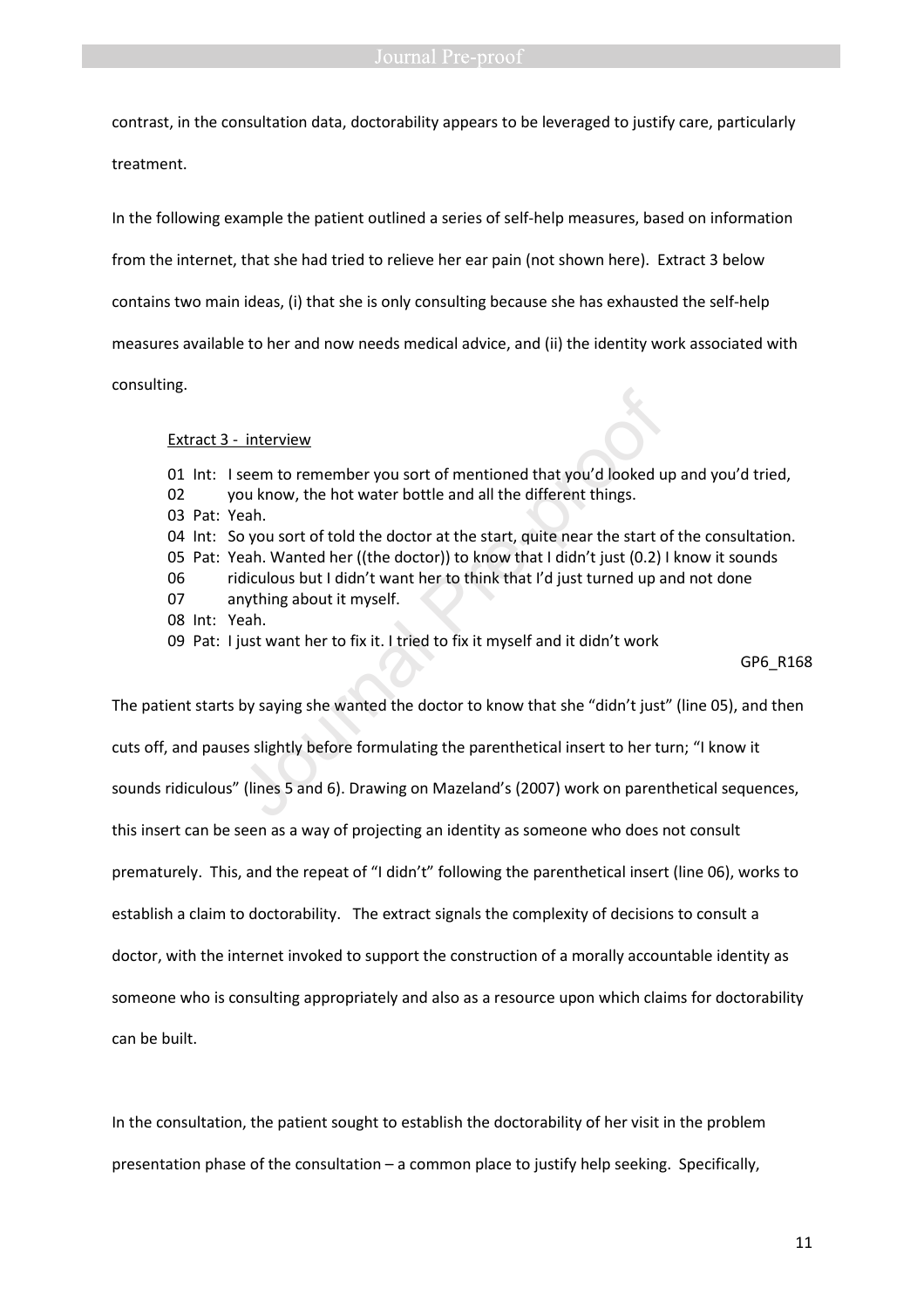following her characterisation of the problem as experienced as extreme (a searing pain) and the duration (four days), she invokes the internet as informing a succession of home remedies. In doing so she demonstrates the work she has already done in trying to solve her problem, while at the same time leveraging this to build a case for why she now needs medical treatment.

### Extract 4 - consultation

| 01 | Pat: | I've got $(0.2)$ searing pain in my e::ar?                                                  |
|----|------|---------------------------------------------------------------------------------------------|
| 02 |      | [.hhh<br>$=$                                                                                |
| 03 | Doc: | f 'oh dear.'l                                                                               |
| 04 | Pat: | =and I've had it for .hhh $(0.2)$ I think this is                                           |
| 05 |      | day four now? (.) um $(0.2)I$ 've $(0.1)$ looked it up                                      |
| 06 |      | and I've tried to do ( $0.2$ ) um ( $0.2$ ) a hot                                           |
| 07 |      | water bottle, (0.4) I took ibuprofen and                                                    |
| 08 |      | paracetamol. (0.3) > and I've decided they don't                                            |
| 09 |      | work anymore.< .hhh and I ''(do ) what else did                                             |
| 10 |      | I do,'' I put menthol in a bowl? =                                                          |
| 11 | Doc: | $hmm$ $hmm$ $(nodding)$                                                                     |
| 12 | Pat: | =and tried to breathe that in hot steam,                                                    |
| 13 | Doc: | hhm hmm                                                                                     |
| 14 | Pat: | and its just getting worse and worse and                                                    |
| 15 |      | worsehh                                                                                     |
| 16 | Doc: | have you ever had anything like this befo: re?                                              |
| 17 | Pat: | never 'its so painful.'                                                                     |
| 18 | Doc: | no okay (poor thing.)                                                                       |
| 19 | Pat: | it's been like four days [now ]                                                             |
| 20 | Doc: | $[$ yeah, $]$                                                                               |
| 21 | Pat: | I'm really frustrated, .hh the pain is like-                                                |
| 22 | Doc: | it is an awful pain. (                                                                      |
| 23 | Pat: | its awful.hh h                                                                              |
| 24 | Doc: | yeah um so you said you looked it up wha what did                                           |
| 25 |      | you think it might be::.                                                                    |
| 26 | Pat: | I assume its ern ear infection of some. ((swallows))                                        |
| 27 | Doc: | yeah 'okay'.                                                                                |
| 28 | Pat: | of some sort. Oh and $(.)$ er this morning $(0.6)$                                          |
| 29 |      | before i rang er um like bright fluorescent                                                 |
| 30 |      | yellow liquid came out my ear. (0.6) so h huh.<br>$\sim$ $\sim$ $\sim$ $\sim$ $\sim$ $\sim$ |
|    |      |                                                                                             |

GP6\_R168

In her description of her problem the patient provides an extreme case formulation (Pomeranz 1986) of "searing pain" (line 01). She skilfully links her action of looking for information with the action of supported self-management, rendering the looking as morally defensible (lines 05-06), and then produces a three part list (Jefferson 1990) of the measures she has tried in order to relieve the pain (hot water bottle, painkillers and steam inhalation) (line 06-12). She provides a repeated time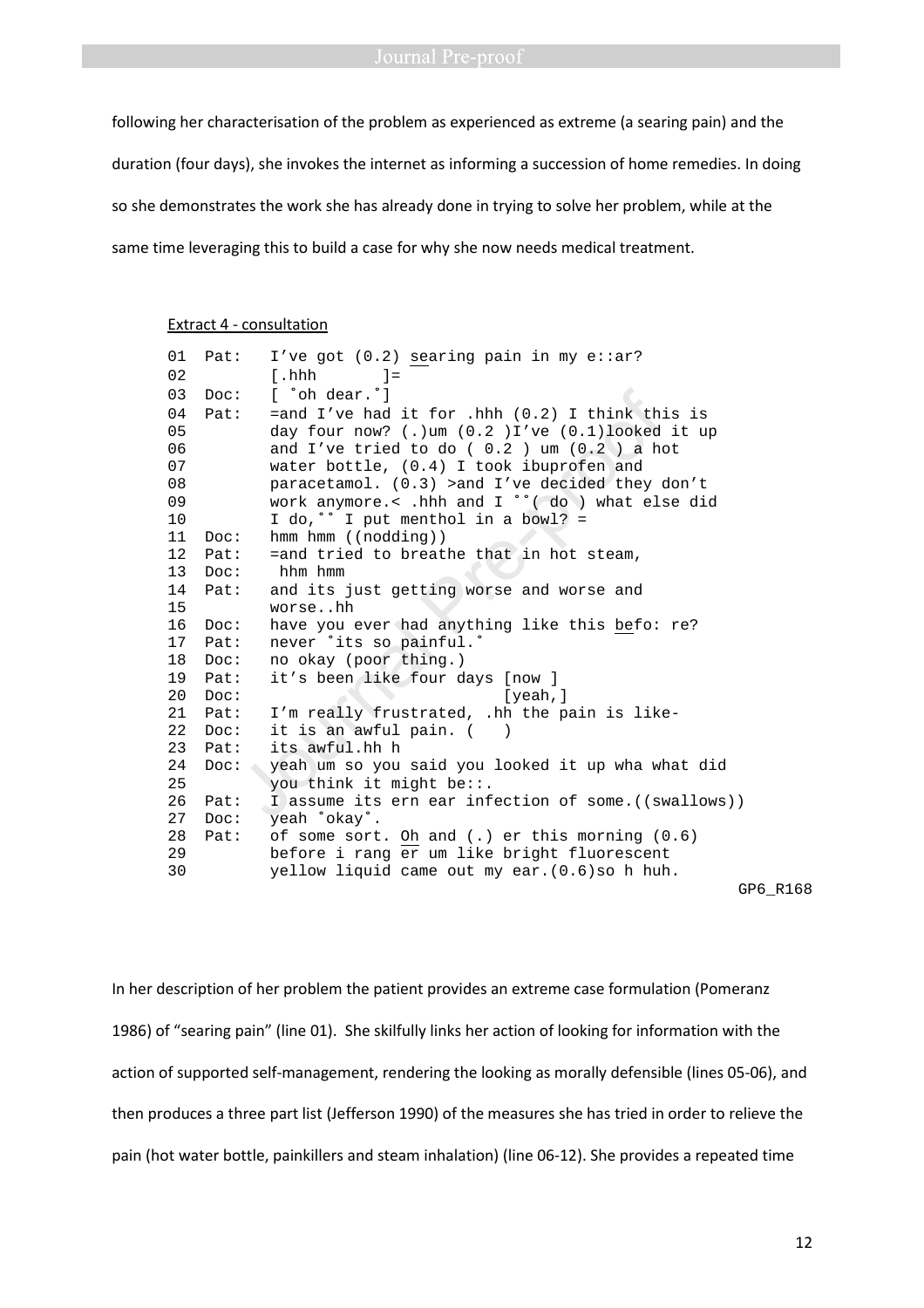reference, "four days", emphasising her prolonged discomfort, and describes her pain as getting "worse and worse and worse" (lines 14-15) with the repetition of "worse" serving to intensify the report of the symptoms and their increasing severity. In line 21 the patient moves from a description of her symptoms to referencing the impact on her life, what Bloch and Antaki (2019) refer to as the 'pivot point' enabling a move to the next phase of the consultation. At lines 24-25 the doctor refers back to the patient's report of use of the internet and seeks a 'candidate diagnosis' from the patient (Stivers 2002). The patient responds by saying that she "assumes" it is an ear infection "of some sort". This works to show awareness that there are different kinds of ear infection. This is important as diagnosis of a viral infection is unlikely to result in treatment, while diagnosis of a bacterial infection is (more) likely to result in a prescription for antibiotics. Leaving the closer specification of the particular type of ear infection to the doctor not only attends to the limits of her epistemic rights to knowledge about diagnoses (Heritage 2012), but also places the decision about treatment firmly back within the doctor's province. The patient then adds a new symptom, bright, fluorescent yellow liquid, coming out of her ear, anchoring this temporally, before she rang for an appointment (line 29), which shifts the focus back to the severity of her symptoms adding to the case for the doctorability of her concern. This is completed with a trail off of 'so' (line 30) signalling completion of her symptom presentation and display of doctorability and establishing a need for action from the doctor. e sort". This works to show awareness that there are different I<br>mportant as diagnosis of a viral infection is unlikely to result in<br>terial infection is (more) likely to result in a prescription for ant<br>n of the particular

The internet is used as the basis for action in relation to self-help before attending and to build a case for appropriate attendance, establishing her symptoms as doctorable. Despite a request for the patient to share her thoughts, based on her research, the patient leaves the identification of a solution to the doctor, resisting appearing to encroach into the doctor's epistemic domain of determining appropriate treatment. Although this is seemingly in line with what was reported in the interview, that she consulted for the doctor to 'fix' the problem, the patient skilfully builds a case for treatment, despite not explicitly voicing this in the consultation as an expectation.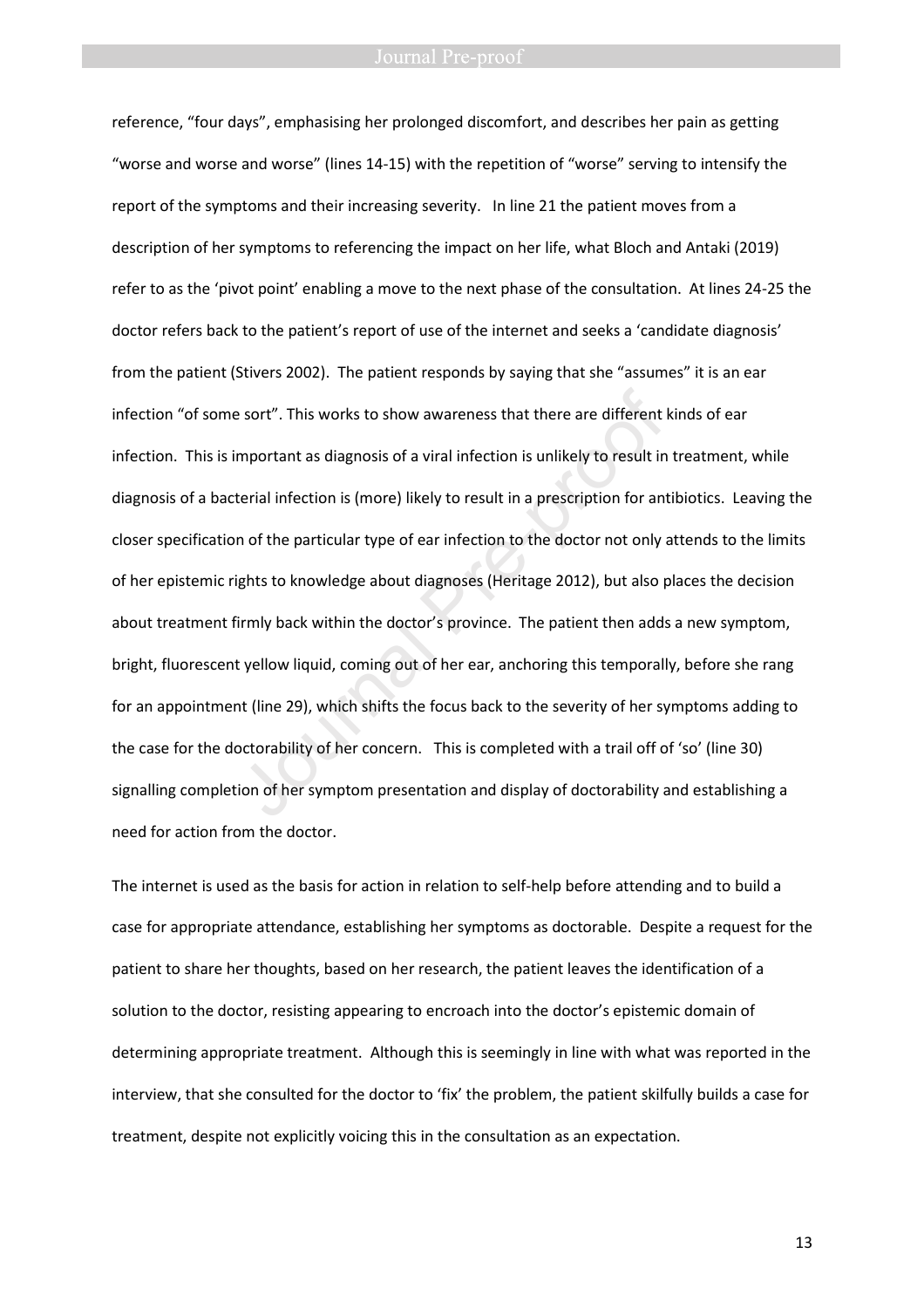### *Establishing a diagnosis*

The next example concerns a woman whose use of the internet was motivated by wanting to find

out about asthma, a condition she "wasn't too sure" she had. In her interview she notes the

pervasiveness and value of the internet, but also the volume of information on asthma and the

difficultly of interpreting and filtering the information to identify that which is personally relevant.

By invoking the internet she presents an identity of someone actively involved in seeking answers to

her medical problems and concerns.

### Extract 5 - interview

- 01 Pat: Well yeah, we all look on the internet, don't we? ((interviewer laughs)) Frighten 02 ourselves as well. Yes, I got a lot from the internet, 03 ((51 lines omitted talking about other places she gets information from)) ternet she presents an identity of someone actively involved in<br>ems and concerns.<br>The same and concerns.<br>The same of the internet, don't we? ((interviewer lurselves as well. Yes, I got a lot from the internet,<br>(51 lines om
- 04 Pat: Yeah, 'cause, erm, there is so much about asthma and.
- 05 *Int: Yeah.*
- 06 Pat: Because I wasn't too sure I had it although I was, j-just to know how to, basic
- 07 treatment.
- 08 *Int: Yeah.*
- 09 Pat: Because I do have an inhaler, they gave me inhalers to start with.
- 10 *Int: Hmmhmm.*
- 11 Pat: But, erm, you know, some of it I don't think I really, really applied to me, and then
- 12 that's usual, there's loads of, erm, items and it doesn't always apply.
- 13 *Int: No, hmmhmm.*
- 14 Pat: I always think it's worth knowing, but sometimes I think you can know too much
- 15 and frighten yourself.

GP7\_R192

The extract projects the normality of looking on the internet "everyone looks" (Line 01), alongside both the perils (frightening) and benefits (informative) (Line 02). The patient portrays herself as open-minded insofar as she was unsure she had asthma but nonetheless sought to understand basic treatment. She speaks of the large volume of information available and the difficulty of filtering. Her phrasing (line 14) "I always think" (not just on this occasion) that "it's worth knowing" but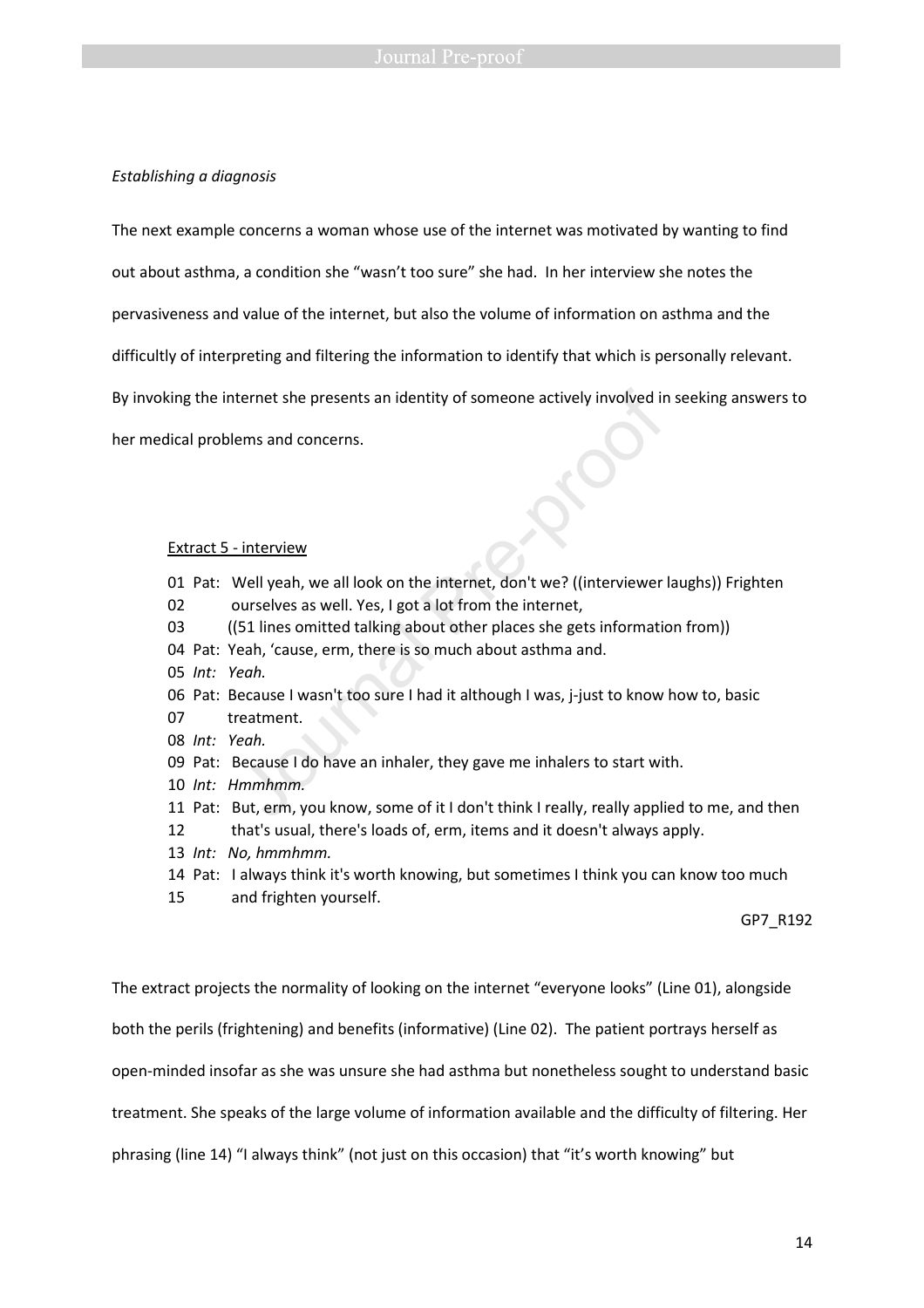sometimes "you can know too much" (not me but people generally) presents her thoughts in relation to using the internet as both general and normal.

In the consultation the patient presents with a possible chest infection for which she suggests she might need antibiotics. She describes her chest problem as having started with an asthma attack, although she had never had an attack before (not shown here). She then moves to indicate that she doesn't know enough about asthma, despite looking on the internet, while also reflecting on the amount of information available. The doctor looks at the patient's notes and discusses the history of this medical problem, after which the patient returns to her lack of knowledge about asthma, this time with a direct reference to an alternative diagnosis of bronchiectasis, indexing this as an issue of confusion. The doctor agrees to review her notes to provide clarification about the diagnosis. In this way the internet is invoked to lobby for the doctor's engagement and expertise. en, after which the patient returns to her lack of knowledge a<br>reference to an alternative diagnosis of bronchiectasis, indexir<br>octor agrees to review her notes to provide clarification about t<br>s invoked to lobby for the d

### Extract 6 - consultation

| 01 | Pat: | Yeah I don't know enough about this asthma.=I feel a bit                   |
|----|------|----------------------------------------------------------------------------|
| 02 |      | (.) at sea with that but nevermin:d, I go on the internet                  |
| 03 |      | an' read up about it [but .hh[h there's lots t' $(0.3)$ =                  |
| 04 | Doc: | $[$ ((turn to screen))                                                     |
| 05 |      | [.hHH<br>hhhh<br>mcht                                                      |
| 06 | Pat: | =sort've take in about asthma,                                             |
| 07 |      | (0.6)                                                                      |
| 08 | Doc: | Mcht hh there i:s an' i- if I just go back <to last<="" td="" the=""></to> |
| 09 |      | time th't you were seen> in clinic just to remind myself,                  |
| 10 |      | ((1m 55 secs omitted for check of patient record and                       |
| 11 |      | previous diagnosis))                                                       |
| 12 | Pat: | Well it is because $I (0.5) > I I$ thought< am I are we                    |
| 13 |      | working on asthma (.) or am I working on bronchiectasis                    |
| 14 |      | y'see I(0.8) I just get totally confused an' I feel I don't                |
| 15 |      | $(0.3)$ know enough about $(0.4)$ asthma, .hh $(.)$ um: than I             |
| 16 |      | should. I go on the internet ( $^{\circ}$ but that's $^{\circ}$ ) ([])     |
| 17 | Doc: | $[N]$ $\circ$ : $=$ $.HH$                                                  |
| 18 |      | Do you know what I think we should do, coz I don't want to                 |
| 19 |      | jump to saying one thing or the other.= I need to have a                   |
| 20 |      | proper look through your notes.                                            |
|    |      | GP7 R192                                                                   |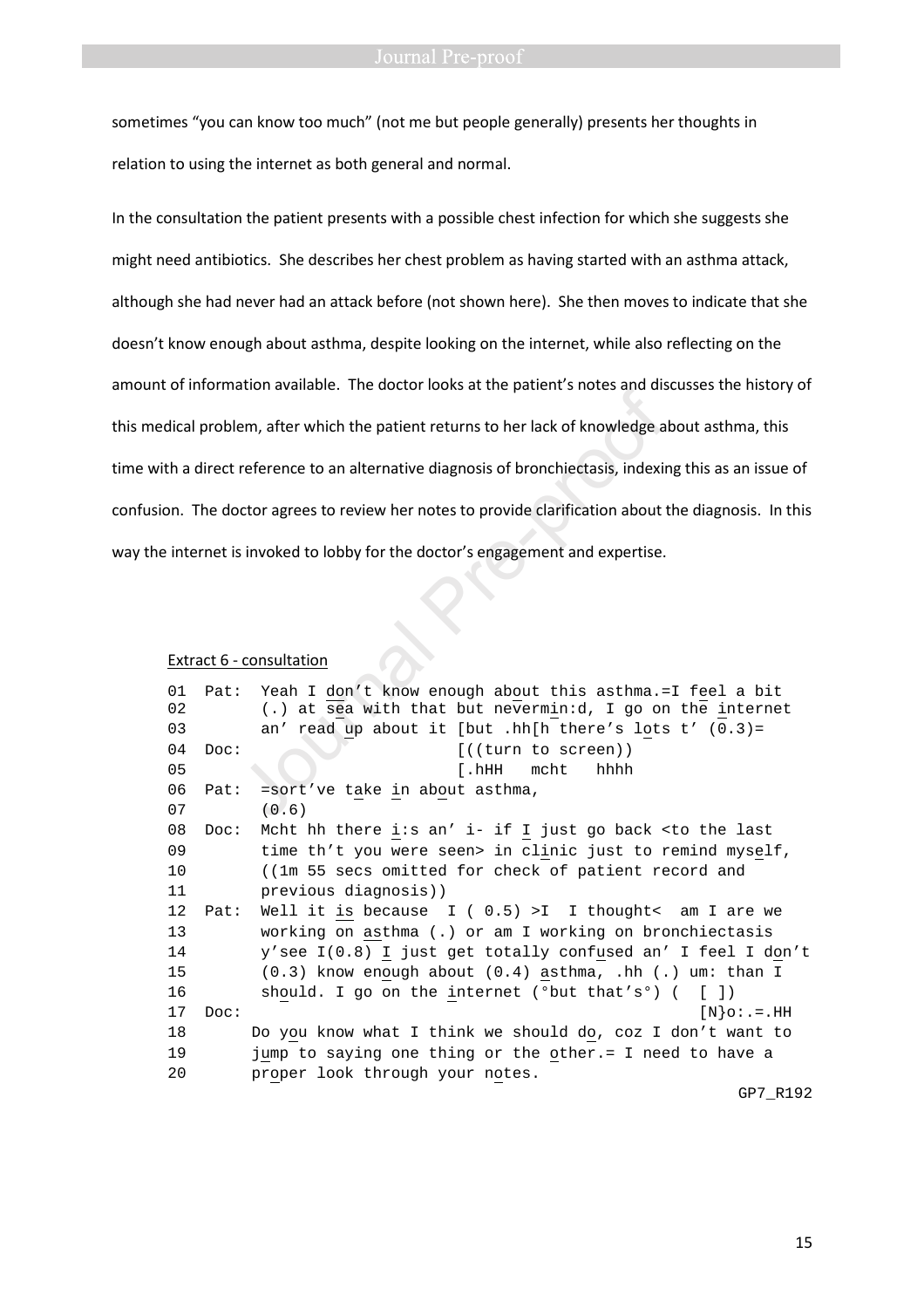Critical for us is that the patient produces a mild complaint about how much there is to take in about asthma on the internet (lines 03-06) which presupposes the relevance of asthma knowledge to her. However, it is important to note that following the patient's assertion that "there's lots t' (0.3) sort've take in about asthma" (line 06), the doctor competes epistemically by stating "there i:s" (line 08) (see Stivers 2005b on modified repeats). Yet, the patient does not let this stand, contesting ownership over the statement by returning to this concern after the doctor has looked at the medical record with a direct question about her diagnosis and an alternative diagnosis (bronchiectasis) (line 13). The patient can be seen to proactively seek clarification about her diagnosis in a context where asthma had been somewhat pre-supposed. The doctor responds by suggesting a need to review the patient's medical notes (line 20), pulling back from further discussion of the patient's medical problem.

The patient works to establish the doctorability, or appropriateness, of concerns about diagnosis until the doctor agrees to review the medical evidence. Reference to the internet in both the interview and consultation data means the patient is able to position her challenge as grounded in her confusion in relation to what she had read about the diagnosis and how it fits with her medical problems, avoiding an explicit challenge on the doctor's epidemic privilege in relation to diagnosis. ine 13). The patient can be seen to proactively seek clarificatic<br>text where asthma had been somewhat pre-supposed. The doe<br>to review the patient's medical notes (line 20), pulling back fre<br>patient's medical problem.<br>to es

### *Establishing treatment*

Here, the doctor and patient appear to agree about the diagnosis, however the basis for treatment both on the internet and recommended by the doctor proves more problematic. In the interview the patient reports pain in their toe, which they suspect to be gout. Having confirmed their suspicions by looking on the 'NHS Website' they booked an appointment. They report that the website contained details of the foods associated with gout and that this did not correspond with the foods they would normally eat (an issue which is then taken up in the consultation). Here we present the more general account the patient provides of the importance of having looked on the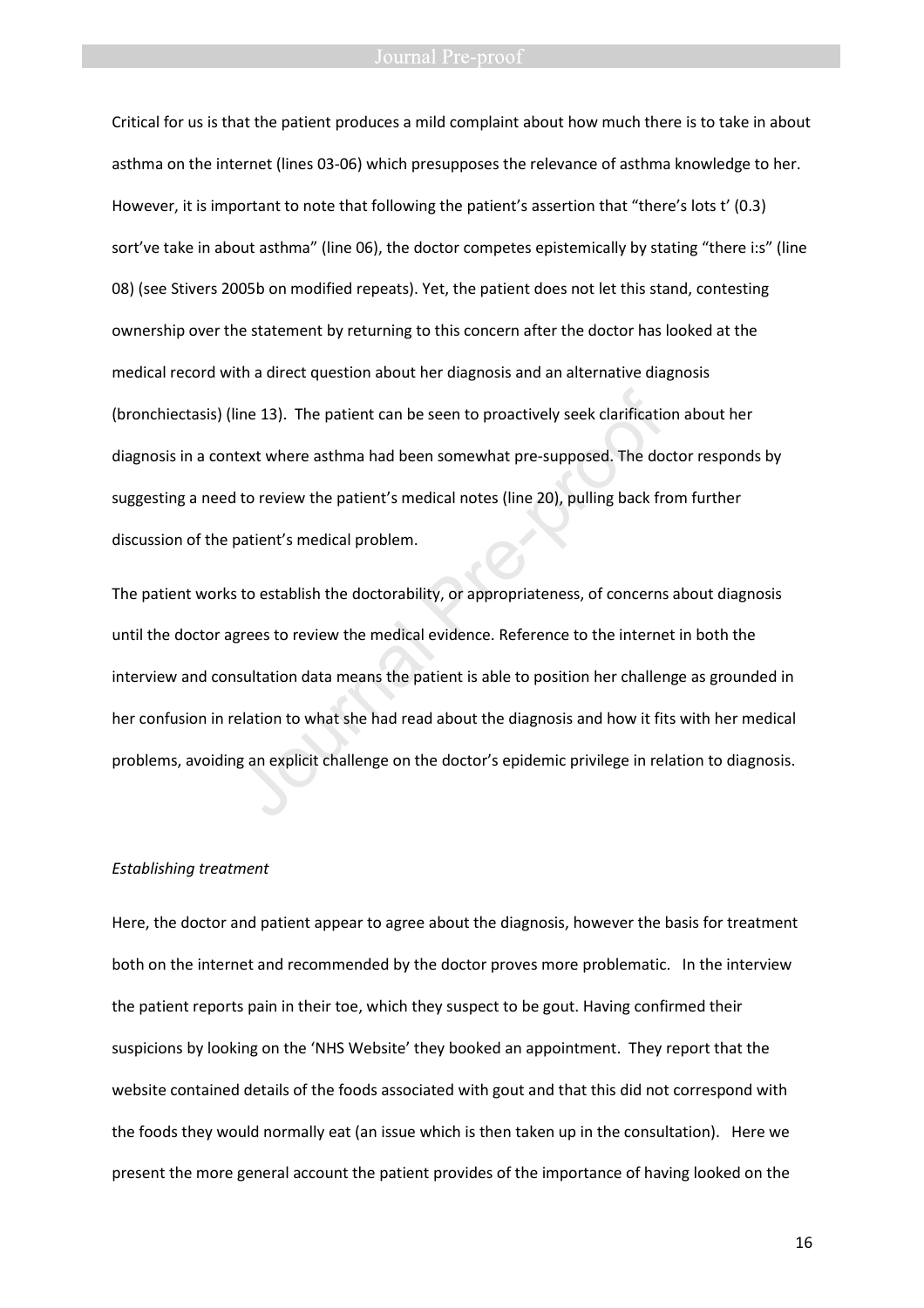internet before a consultation to prepare for the discussion, enhance understanding and interpret

the information provided by the doctor in time-limited consultations.

### Extract 7 - interview

01 Pat: Yeah. I, it's, I, I've got a little bit of an understanding, but it's, of stuff anyway. Erm, 02 and it just helps out, so, because it doesn't matter. When you're in the doctor, 03 you're only in there 10 or 15 minutes. 04 *Int: Right.*  05 Pat: And he could be saying an awful lot to you. And sometimes especially if it's 06 something serious, I guess, you're not gonna take it all in. And so. 07 *Int: Yeah.*  08 Pat: If you've, if I've got an idea beforehand what he's gonna be saying, at least then the 09 bits I remember from the web, if he confirms them then all I've gotta do is 10 remember the bits that he tells me that I didn't see on the web. 11 *Int: ((interviewer laughs)) Narrows it down.*  12 Pat: Yeah, yeah, so that, so that helps, er, that helps to kind of build up the information, 13 so yeah. iomething serious, I guess, you're not gonna take it all in. And seah.<br>
f you've, if I've got an idea beforehand what he's gonna be say<br>
oits I remember from the web, if he confirms them then all I've<br>
emember the bits tha

GP1\_R116

The account starts with the patient positioning himself as somewhat knowledgeable about medical

"stuff" (line 01). Although he minimises his understanding as "a little bit", he nonetheless paints a

picture of himself as moderately informed through use of the internet and with knowledge that can

then be readily *augmented* by what the doctor tells him.

In the consultation the patient is diagnosed with gout. Following the diagnosis, the doctor and

patient transition to the treatment phase. Up to this point the patient has not mentioned the

internet, however when the doctor raises the need to discuss "lifestyle measures" and prescribe

anti-inflammatory tablets, the patient introduces his research and raises a mismatch between his

lifestyle and the behaviours typically associated with gout.

Extract 8 - consultation

|    | 01 Doc: ((Reading a medical handbook))                  |  |  |  |  |
|----|---------------------------------------------------------|--|--|--|--|
| 02 | Mcht .hh So what we do is we give you anti-inflammatory |  |  |  |  |
| 03 | tablets, $(0.8)$ they usually get rid of it quite       |  |  |  |  |
| 04 | satisfactorily.                                         |  |  |  |  |
| 05 | (0.6)                                                   |  |  |  |  |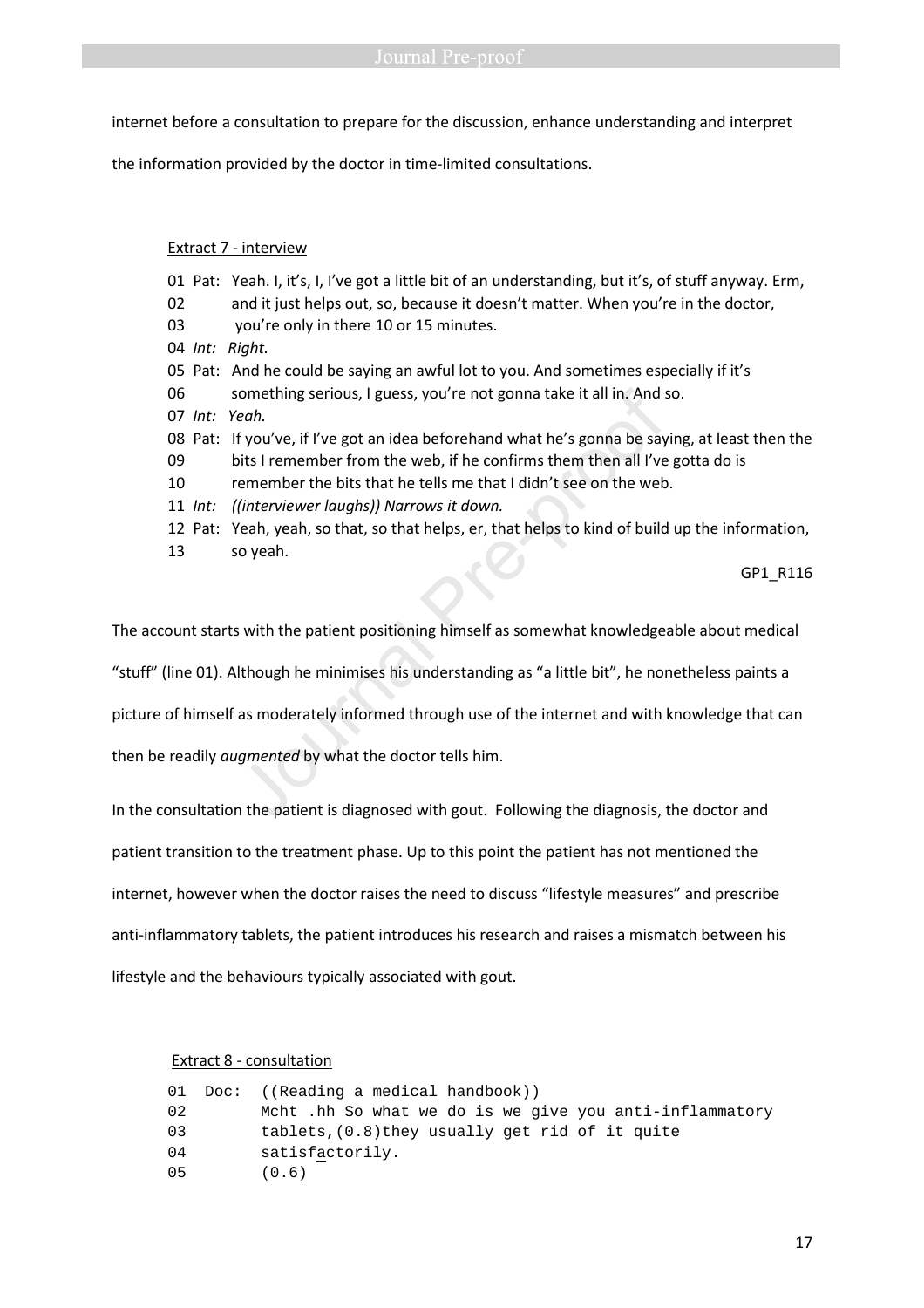06 Doc: .hhh We talked t'you about l:ifestyle measures, (.) an' 07 then if it keeps happening there's another 08 [tablet we can put you on t' (.) try an' prevent it, ] 09 [ ((gaze to patient)) ] 10 Doc: [((Continues reading medical handbook//computer work))] 11 [ (18.5) // (15.3) ] 12 Pat: .hhh Ironically I had a quick look on the web and um: 13 (1.5) uhh there was a list've (.) things that can (0.2) 14 the f:oods that're more likely to bring it on. 15 (0.2) 16 Doc: Good, 17 Pat: And one've 'em was oily f:ish >an' I< thought, e- evr- if 18 everything £else in the world you're supposed to 19 [e a t o i l y f i s h .h h] and the irony is I= 20 Doc: [ ((stretches out hand, nods)) ] 21 [ <sup>o</sup>h u h h yeah<sup>o</sup>] 22 Pat:  $=(.)$  disli(h)ke i(h)t s: [huh a: lot've the things= 23 Doc: [huh huh huh ((wheezy)) 24 Pat: =that're s'pposed to bring it on I don't like eating 25 anyway.£=.hh But uh (1.5) mcht I s'ppose I've been uh:: a 26 tad overweight (.) all through my life an' I s'ppose it 27 j'st- (.) it's one've those things th't- .hh >if you< 28 (argue) like that, I mean I'm fairly active 'n do stuff 29 b't- .hhh (as if you're) if y- if you're long time uh (.) 30 y'know over yer the weight yer should be may[be then:= 31 Doc: [°Yeh° 32 Pat: =(.) it just brings it on. Journal Pre- 2 of the diagnosis of gout (which is how we might under details)<br>  $\left[ \begin{array}{ccc} (s\text{tretches out hand, nods})) & 1 \end{array} \right]$ <br>  $\left[ \begin{array}{ccc} \circ h\text{ u h} & 1 \end{array} \right]$   $\left[ \begin{array}{ccc} \circ h\text{ u h} & 1 \end{array} \right]$   $\left[ \begin{array}{ccc} \circ h\text{ u h} & 1 \end{array} \$ 

GP1\_R116

The patient does not clearly resist a diagnosis of gout (which is how we might understand this if brought up immediately after the diagnosis), rather he presents a potential challenge to the doctor's treatment recommendation. The recommendation is offered as a generic solution: "what we do is we give you anti-inflammatory tablets," (lines 02-03). At this point, there is an opportunity for the patient to accept the treatment recommendation or at the very least acknowledge it (Stivers 2005a). However, this is not forthcoming, and after nearly a second, the doctor then re-completes his turn citing the effectiveness of anti-inflammatory tablets (lines 03-04). Here is another opportunity for the patient to accept the treatment, but again this is not taken (line 05).

After another delay, the doctor initiates another line of treatment – "lifestyle measures". This is also not readily embraced, made visible by the micropause (line 06). Failing yet again to secure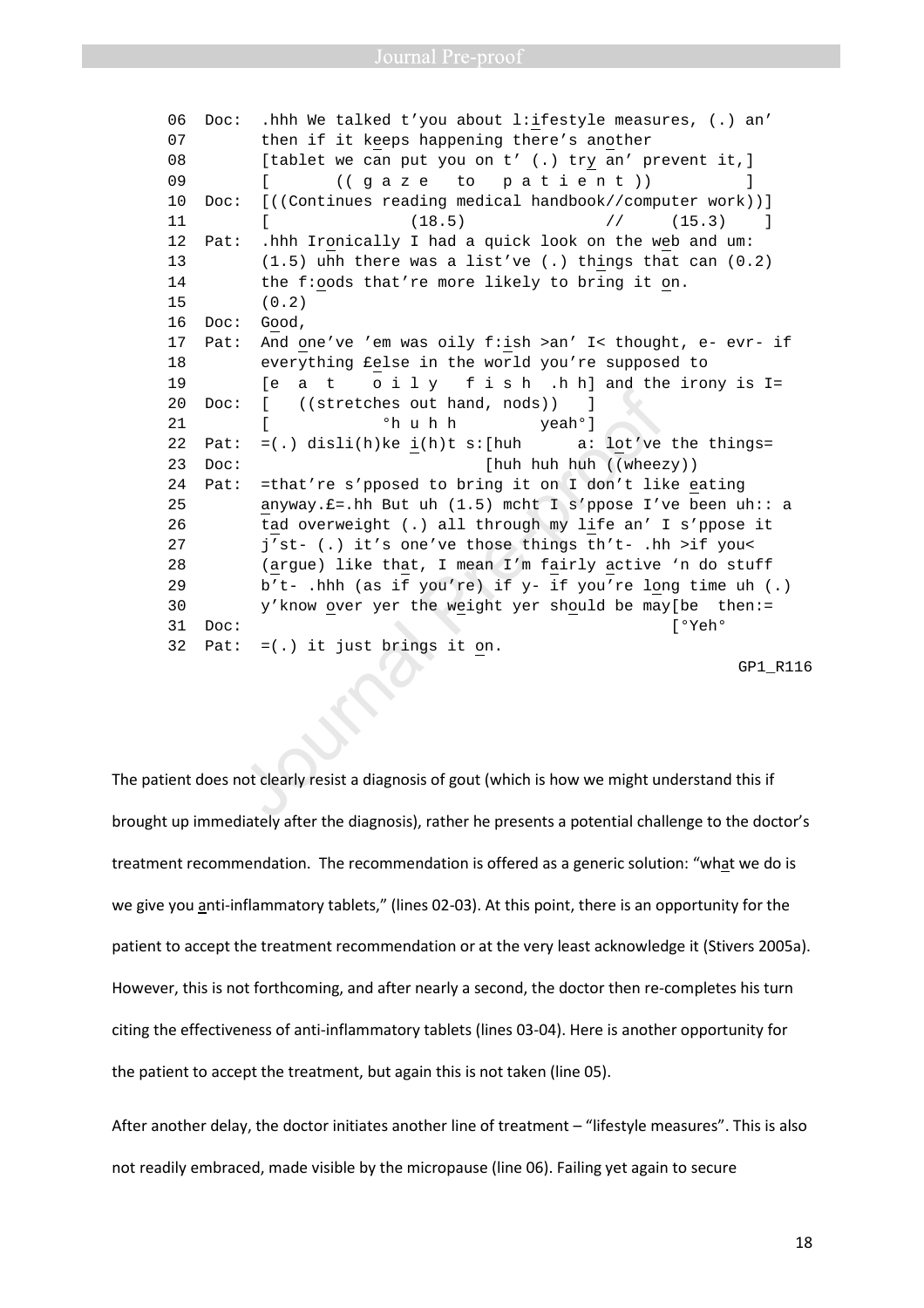acceptance, the doctor then offers a contingency plan (Mangione-Smith et al 2001) in the form of another tablet (line 08) and shifts their gaze to the patient (line 09).

Patient acceptance is still absent. It is important to note that this patient has passed on four opportunities to accept the recommendation, but also that acceptance is due at the end of a recommendation. Its absence makes this hearable, to both the doctor and us as analysts, as passive resistance.

There is an extended silence (33.8 seconds) while the doctor looks up information; the silence is broken when the patient launches into an account of what he knows about lifestyle measures, based on a "quick look on the web" (line 12). The talk is initiated with an audible inbreath and the word "ironically" suggesting talk that may not align or affiliate with the previous talk, providing further evidence of his 'resistance'. The patient goes on to detail how the lifestyle factors, specifically foods, listed on the internet as associated with gout do not fit with his lifestyle. The patient presents himself as someone who would be unlikely to have gout. Although he acknowledges he 'supposes' he's "a tad overweight" (line 26), the hedging in relation to repeated use of the term 'suppose', the minimisation of the extent of his excess weight with 'a tad' and his immediate move to indicate that he is active (line 28) cohere to problematise this explanation. ded silence (33.8 seconds) while the doctor looks up informatic<br>patient launches into an account of what he knows about lifest<br>n the web" (line 12). The talk is initiated with an audible inbre<br>sting talk that may not align

The extract from the consultation, in line with the patient's assertion in interview about the need to 'build up' an understanding based on information from both the internet and the doctor, illustrates how information from the internet may be leveraged by patients to raise concerns about proposals inside the consulting room, here relating to the aetiology of gout. Although the patient appears to accept the diagnosis, he works to resist the identity of having gout because of his lifestyle. He uses information from the internet to subtly contest both the treatment and the basis for the diagnosis, presenting the 'puzzle' of why he had developed gout and clearly expressing the limitations of lifestyle changes in relation to both prevention and treatment.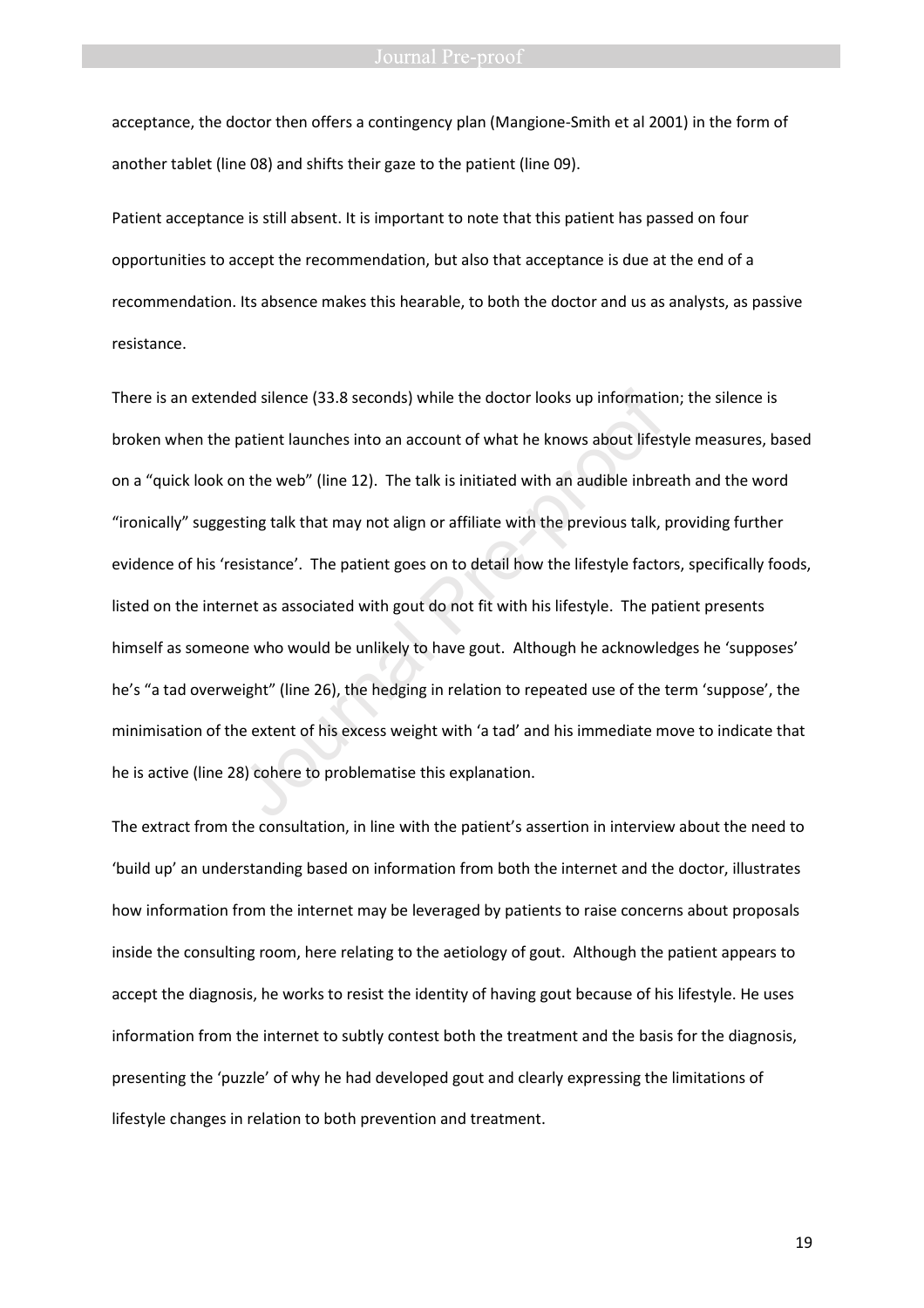The doctorability of the patient's problem is not in question, however the patient's resistance of the basis for treatment, according to what he has read on the internet, presents a fundamental challenge to the epistemic authority of the doctor, albeit positioned as a 'puzzle'. Although the patient in his interview presented the internet as a resource used to augment what was said in consultations, here we see how information from the internet may also be used by patients to seek clarification.

### *Referral*

This example concerns a woman with knee pain who had previously been offered a knee

replacement but declined because she didn't think her pain warranted a replacement joint.

However, having become increasingly debilitated she sought to revisit this option. In the interview

she reports having researched on the internet to identify the best consultant and requesting a

referral to see him.

### Extract 9

- 01 Pat: ….Erm, and then she said "We'll arrange that you can see a consultant." I did ask to be 02 able to see ((consultant's name)). Exerns a woman with knee pain who had previously been offere<br>declined because she didn't think her pain warranted a replace<br>pecome increasingly debilitated she sought to revisit this option<br>gresearched on the internet to i
- 03 *Int: Right.*
- 04 Pat: People at the ((hospital 1)) because I've been reading up about them, 'cause I go
- 05 online, typey, typey, typey, looking for all this and ((laughs)) having been a researcher,
- 06 and worked in research.
- 07*Int: Yeah, of course, yeah.*
- 08 Pat: You know, I go online and research everything.

GP3\_R74

The patient states that once an offer of a referral had been made, she requested a named consultant

(line 02) at a particular hospital, supporting this with reference to the internet. Although she initially

presents her internet searching in a light-hearted, jokey way, using the repeated phrase "typey,

typey, typey" (line 05), accompanied by an audible representation of typing, and characterises her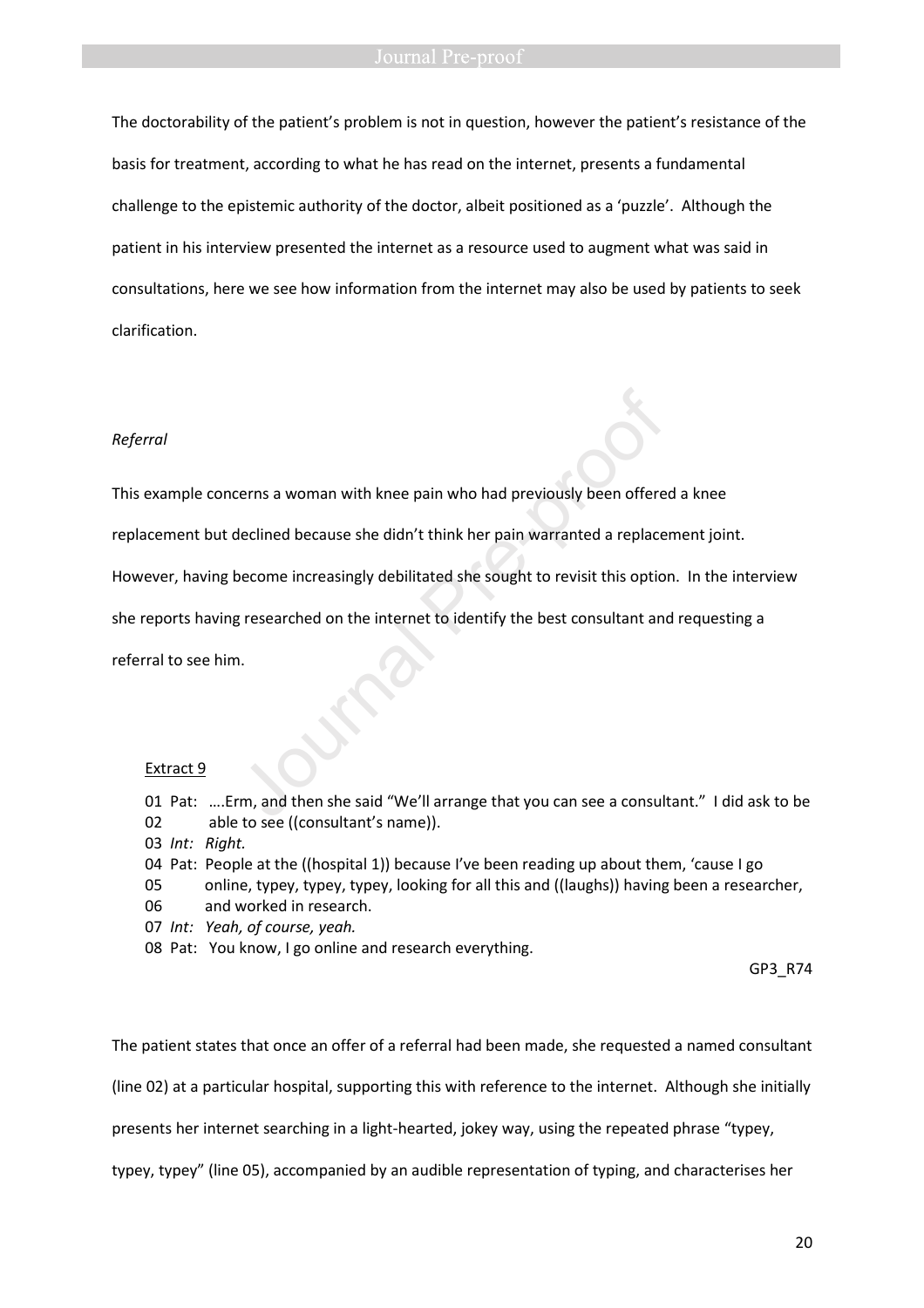use of the internet as 'looking', she seamlessly transitions to present herself as having been a

researcher and as someone who goes online and researches "everything".

In the consultation the patient openly lobbies for a referral (not shown). As soon as the doctor indicates she will provide a referral the patient launches an inquiry – conditioning her acceptance of the referral on this.

|                      | Extract 10   |                                                                                                                                                                                                                                             |
|----------------------|--------------|---------------------------------------------------------------------------------------------------------------------------------------------------------------------------------------------------------------------------------------------|
| 01<br>02<br>03       | Doc:         | so lets do that referral $(0.4)$ u::m en get you back in<br>to seeing the $(.)$ (specialist) doctors $(0.6)$ .hhh<br>$u:::,$ we::: $[::]$                                                                                                   |
| 04<br>05<br>06<br>07 | Pat:         | [wh ]ich o:nes, would I be able to go to<br>((hospital name)), because $(0.4)$ I've I've (.) I've I've<br>heard excellent reports about ((hospital name)) > and<br>and <i've also="" and.<="" online="" researched="" td="" them=""></i've> |
| 09<br>10<br>11<br>12 | Doc:<br>Pat: | $mm[$ :::,]<br>[they] are the top guys and because $I'm$ (.) rea:lly<br>nervous having had other operations that have gone<br>°wrong°.<br>GP3 R74                                                                                           |
|                      |              | uest for a referral to a specific hospital is only produced by the patient once the offer of a                                                                                                                                              |
|                      |              | had been made by the doctor. The patient overlaps the offer with a query as to which team,                                                                                                                                                  |

The request for a referral to a specific hospital is only produced by the patient once the offer of a referral had been made by the doctor. The patient overlaps the offer with a query as to which team, and then initiates repair, requesting referral to a named hospital (lines 04-05). The patient accounts for her request in terms of what she has "heard" and what she has "researched" (lines 06-07). She completes by orienting to previous negative experiences, in this way minimising the chance of being categorised as demanding and instead as understandably concerned and cautious (lines 11-12). All of this is hearable as lobbying for a referral to a specific hospital as a pre-condition for her acceptance of the referral.

The request in the consultation is for a named hospital, not a named consultant (as reported in the interview data). We can speculate that naming of a hospital as opposed to a consultant was better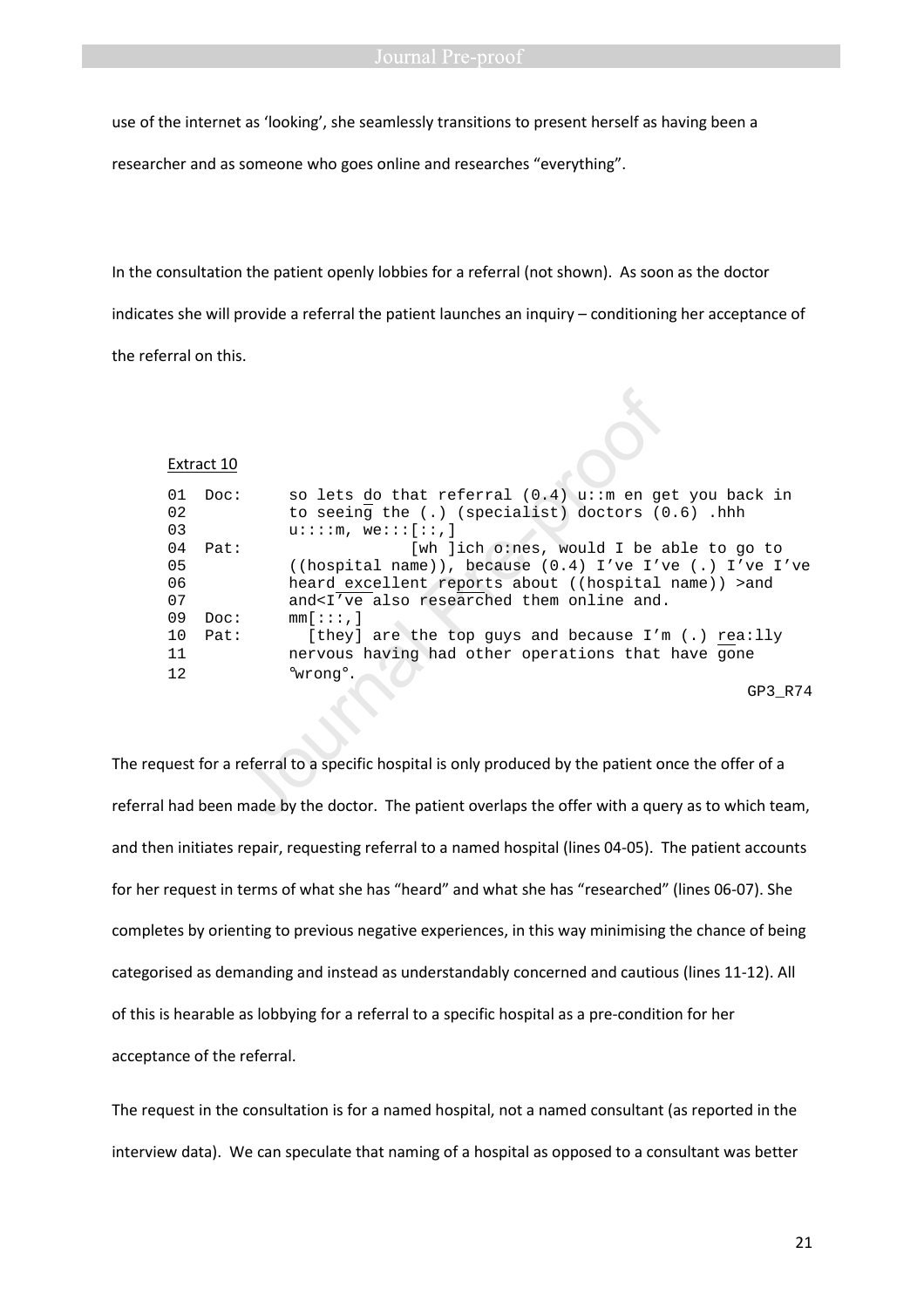fitted to the prior talk by the doctor in the consultation which was in relation to a medical specialism as opposed to a specified medical team. Moreover, in the consultation the internet was invoked alongside what she had 'heard' as well as with reference to previously negative medical experiences, making reference to the internet hearable as less strongly asserted in the consultation than in the interview.

The patient is clear in both the interview and consultation about the need for a referral and as such the doctorability of her medical visit. Making a request for a particular hospital or team is not in itself a challenge to the authority of the doctor, particularly as in the UK there is the possibly of choice in accessing secondary care, however the positioning of the request in overlap following the doctor's offer of a referral could be seen as a possible challenge to the doctor's rights to specify the best location for further treatment. Frien ineutial visit. Waking a request for a particular hospital to<br>the authority of the doctor, particularly as in the UK there is<br>g secondary care, however the positioning of the request in ov<br>referral could be seen as a

### **Discussion**

We know from interview-based research that people are reluctant to mention that they have used the internet when they consult their doctor, due to previous negative experiences (Bowes et al. 2012, Stevenson et al. 2007). We examined patients' accounts of internet use and compared this with interactional data from the associated consultation.

We used a conversation analytic approach to systematically inspect accounts from interviews concerning use of the internet alongside analysis of the ways in which patients produced and presented their use of the internet in their consultations. This approach resembles microethnography as described by Timmermans and Stivers (2017, 2016). We used the concepts of doctorability and epistemic authority to reflect on patient accounts of their use of the internet outside of a consultation and to consider how this compared to the discussion of the internet in specific consultations.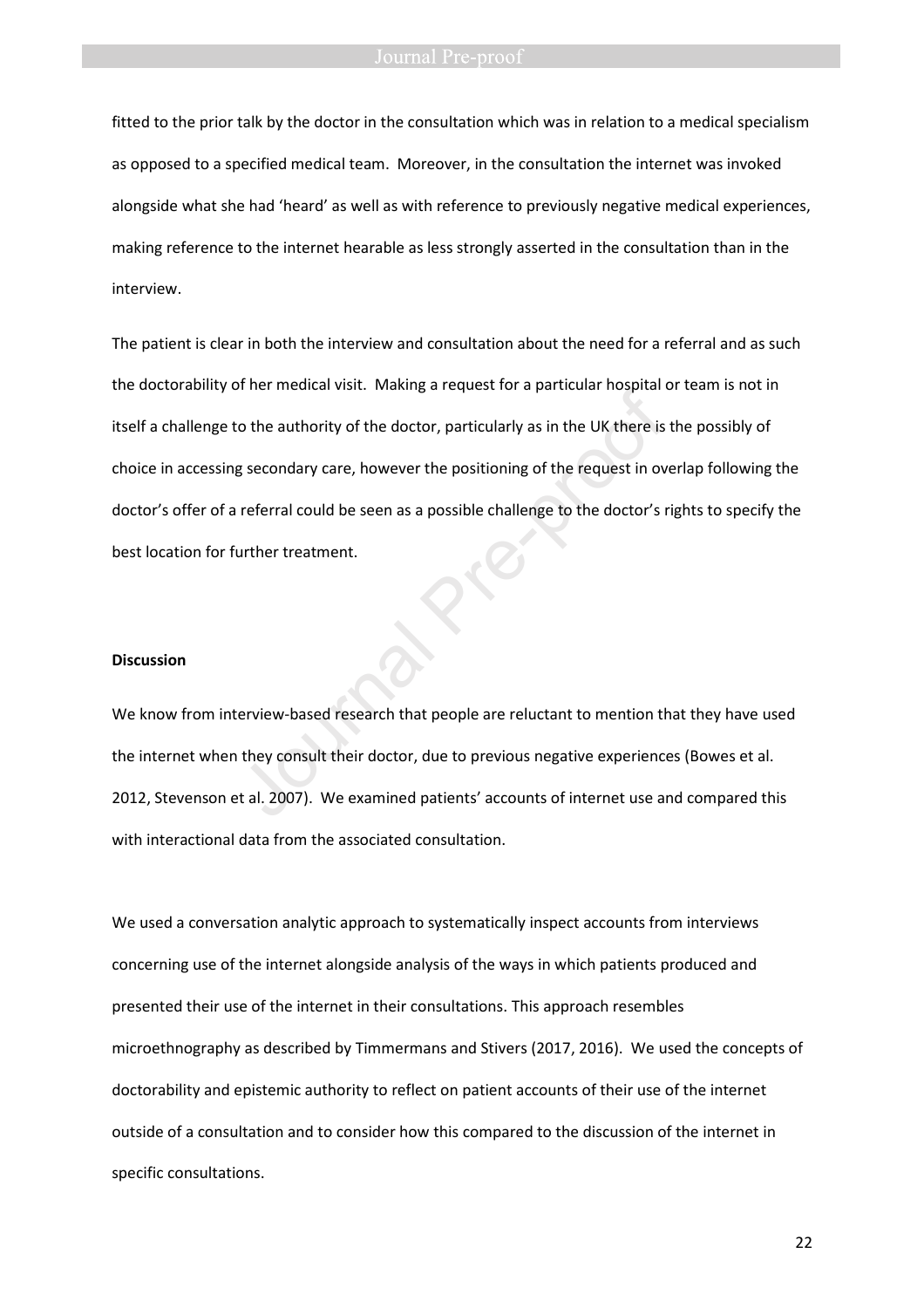Analysis of the interviews indicated that, in line with previous work in primary care (Bowes et al 2012, Stevenson et al 2007) and elsewhere (Pope et al 2019), patients' accounts project an identity of responsible use of the internet to seek information before consulting the doctor and as such to only pursue medical care when absolutely necessary and for problems that were 'doctorable'. In addition, the internet was also presented as creating:

 a felt imperative to be (or to present oneself as) an expert and critical patient, able to question one's doctors and nurses and locate effective treatments for oneself (Ziebland 2004:1792)

Accounts from interviews outlined how access to information from the internet informed and supported decisions to consult. In line with previous work (Stevenson et al 2007), the internet was presented as a source of information to support, rather than challenge, the epistemic position of the doctor. erative to be (or to present oneself as) an expert and critical pone's doctors and nurses and locate effective treatments for or<br>2)<br>2)<br>erviews outlined how access to information from the internet<br>ns to consult. In line wit

Data from interviews and consultations were used together to consider four key areas of concern in medical interactions namely (i) establishing doctorability (appropriateness of attending), (ii) establishing a diagnosis, (iii) establishing treatment and (iv) referral.

We saw how a case for treatment was skilfully built by detailing self-help measures from the internet that had failed to alleviate the symptoms, clearly asserting the doctorability of the problem, with a desire for treatment expressed in the interview but not in the consultation. Avoidance of providing a candidate diagnosis, which might be treatment implicative, left the identification of a solution to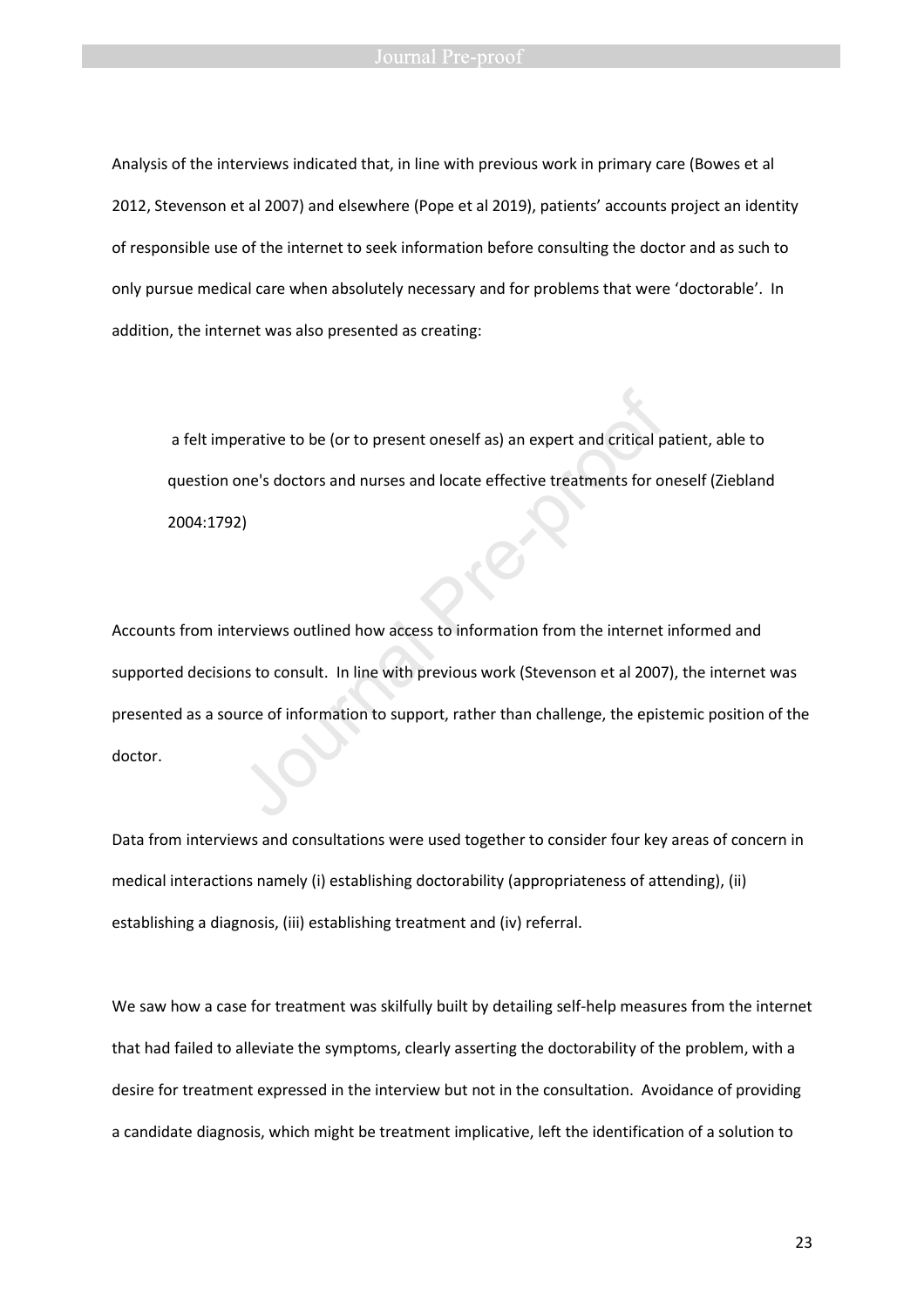### **Journal Pre-proof**

the doctor thus avoiding appearing to encroach into the doctor's epistemic domain of determining appropriate treatment.

When discussing diagnosis, reference to the internet in both the interview and consultation data allowed the patient to position a challenge to an assumed diagnosis as grounded in confusion in relation to what she had read about the diagnosis and the fit with symptoms. This made it possible to present this apparent challenge as appropriate. The nature of the presentation avoided an explicit challenge to the doctor's epistemic privilege in relation to diagnosis.

We saw how repeated failures to accept a proposed treatment was based on a mismatch between how a medical problem was described on the internet and how the patient saw himself in relation to the diagnosis. The characterisation of this as a 'puzzle' had the effect of reducing the potential challenge to the doctor's epistemic authority in relation to treatment. Interestingly the interview suggested that the internet was used as a supplement to time-limited consultations rather than to reveal potential mismatches in understanding between doctor and patient. to the doctor's epistemic privilege in relation to diagnosis.<br>
ated failures to accept a proposed treatment was based on a n<br>
bblem was described on the internet and how the patient saw<br>
e characterisation of this as a 'pu

Finally, in considering the request for a referral to a specific provider, reference to the internet was used to assert the appropriateness in both the interview and the consultation. However, the actual positioning of the request in the consultation (in overlap with the doctor's talk) could potentially be seen to work as a challenge to the doctor's epistemic authority in determining the next steps.

We have demonstrated the ways in which patients present themselves in both interviews and consultations as conscious of the 'double-bind' (Bloor and Horobin 1975). Analysis of interview data provides an understanding of how patients present themselves as seeking information from the internet to support decisions to consult (doctorability) and to inform themselves about diagnosis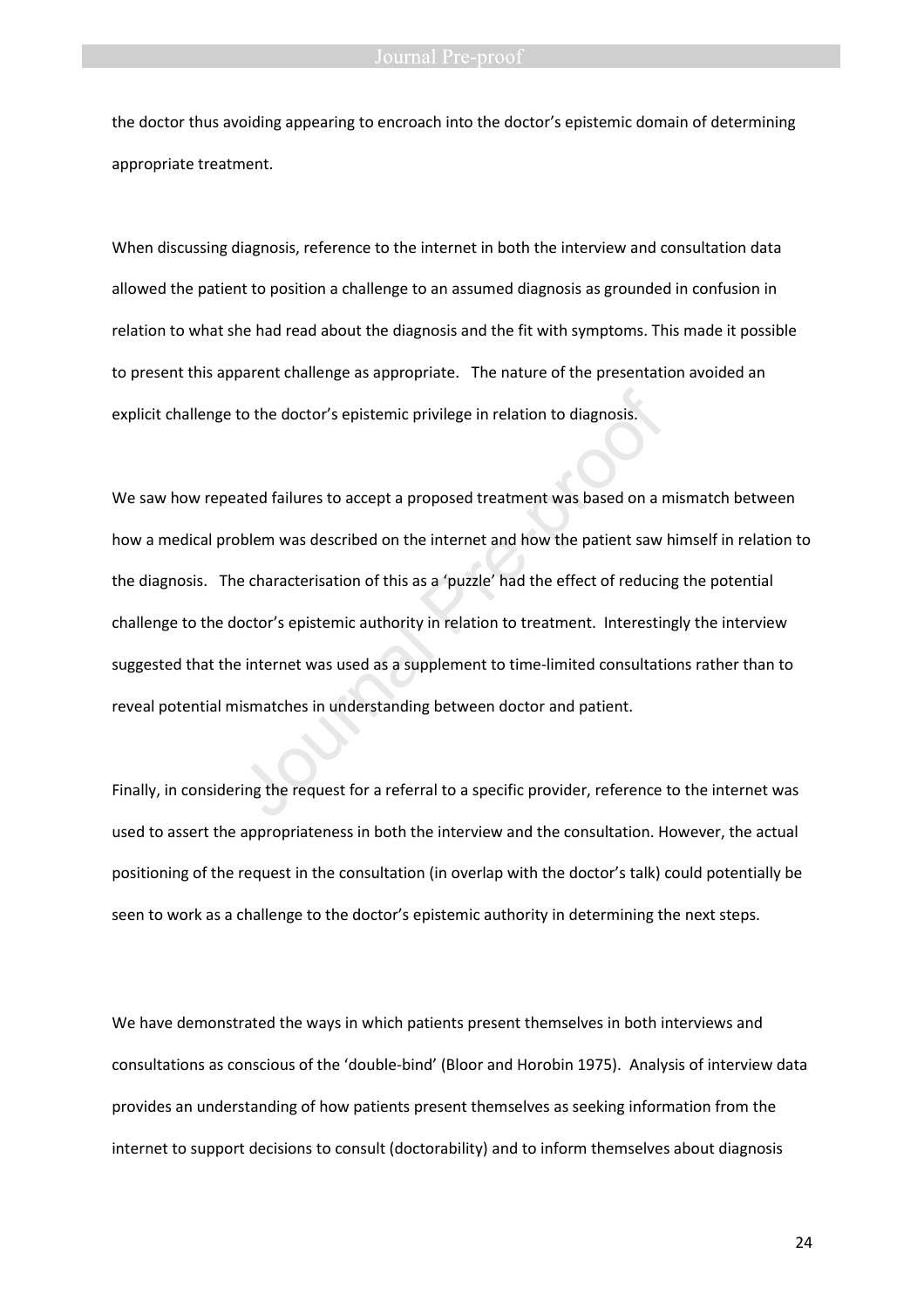and treatment options in primary care and beyond. Analysis of consultation data demonstrates that although there are obvious fundamental asymmetries at play between doctors and their patients (Peräkylä 2002), patients skilfully use mention of, or information from, the internet to invite specific courses of action from their doctors. They do this without disrupting the flow and sequential organisation of the consultation and by using language that clearly respects medical knowledge and generally does not openly challenge the epistemic authority of the doctor.

Access to medical care is under additional pressure in current times given the global pandemic, which is likely to further increase use of the internet for health-related queries and care. Doctors are likely to remain unaware of the extent of patients' internet searching unless they ask (without judgement) and pro-actively invite patients to talk about what they found and what they would like from the consultation. Unless doctors do this patients are likely to continue to weave in pertinent findings from internet searches taking care to work within, albeit with occasional delicate pushing against, existing asymmetries so as not to disrupt doctors' primary epistemic rights to knowledge in relation to the diagnosis and treatment of medical conditions. Access to medical care is under additional pressure in current times given the glowhich is likely to further increase use of the internet for health-related queries a are likely to remain unaware of the extent of patients'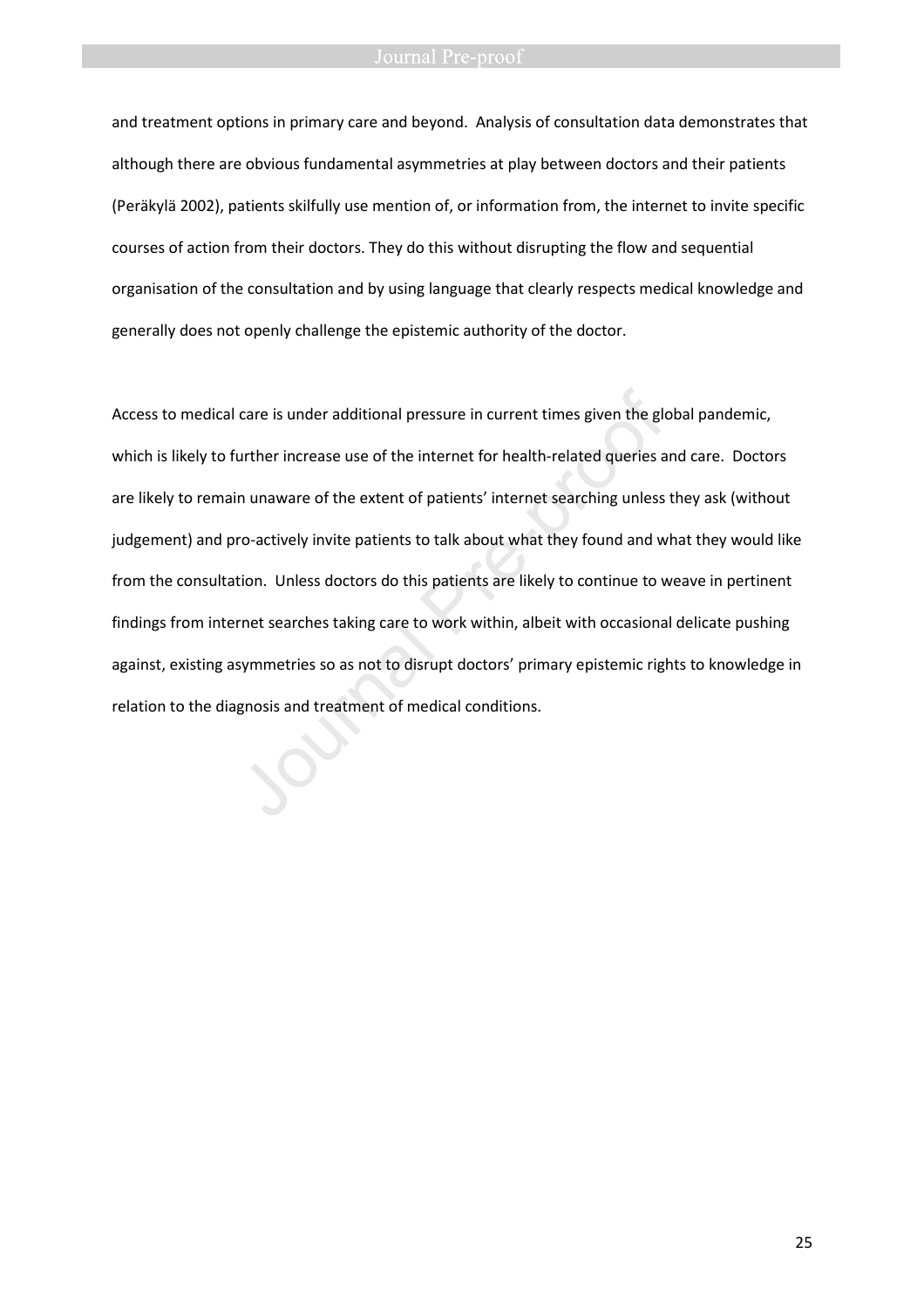### **References**

Alves P, Petersen I, Stevenson F (2019) Searching for Information on the Risks of Combined Hormonal Contraceptives on the Internet: A Qualitative Study Across Six European Countries Journal of Medical Internet Research 21(3):e10810. doi:10.2196/10810

Bowes, P., Stevenson, F., Ahluwalia, S. and Murray, E. (2012) 'I need her to be a doctor': patients' experiences of presenting health information from the internet in GP consultations. *British Journal of General Practice,* 62, 574-575 son, F., Ahluwalia, S. and Murray, E. (2012) 'I need her to be a desenting health information from the internet in GP consultation<br>62, 574-575<br>162, 574-575<br>162, 774-575<br>162, 774-575<br>162, 774-575<br>162, 774-575<br>162, 774-575<br>1

Bloch S, Antaki C (2019) The Pivot Point between Problem Presentation and Advice in a Health Helpline Service, Applied Linguistics, 40: 4:699–716,

Bloor, M.J. and Horobin, G.W. (1975) Conflict and conflict resolution in doctor/patient interaction. In Cox, C. and Mead, A. (eds) *A Sociology of Medical Practice*. London: Collier-MacMillan

Heritage J. and Robinson J. (2006) Accounting for the visit: Giving reasons for seeking medical care in Heritage J, Maynard D (eds) Practicing Medicine: Structure and Process in Primary Care Consultations, Cambridge, UK: Cambridge University Press. pp.48-85

Heritage J (2012) Epistemic in conversation in Sidnell, J. & Stivers, T. (Eds.) *The Handbook of Conversation Analysis*. Blackwell-Wiley P 370-394.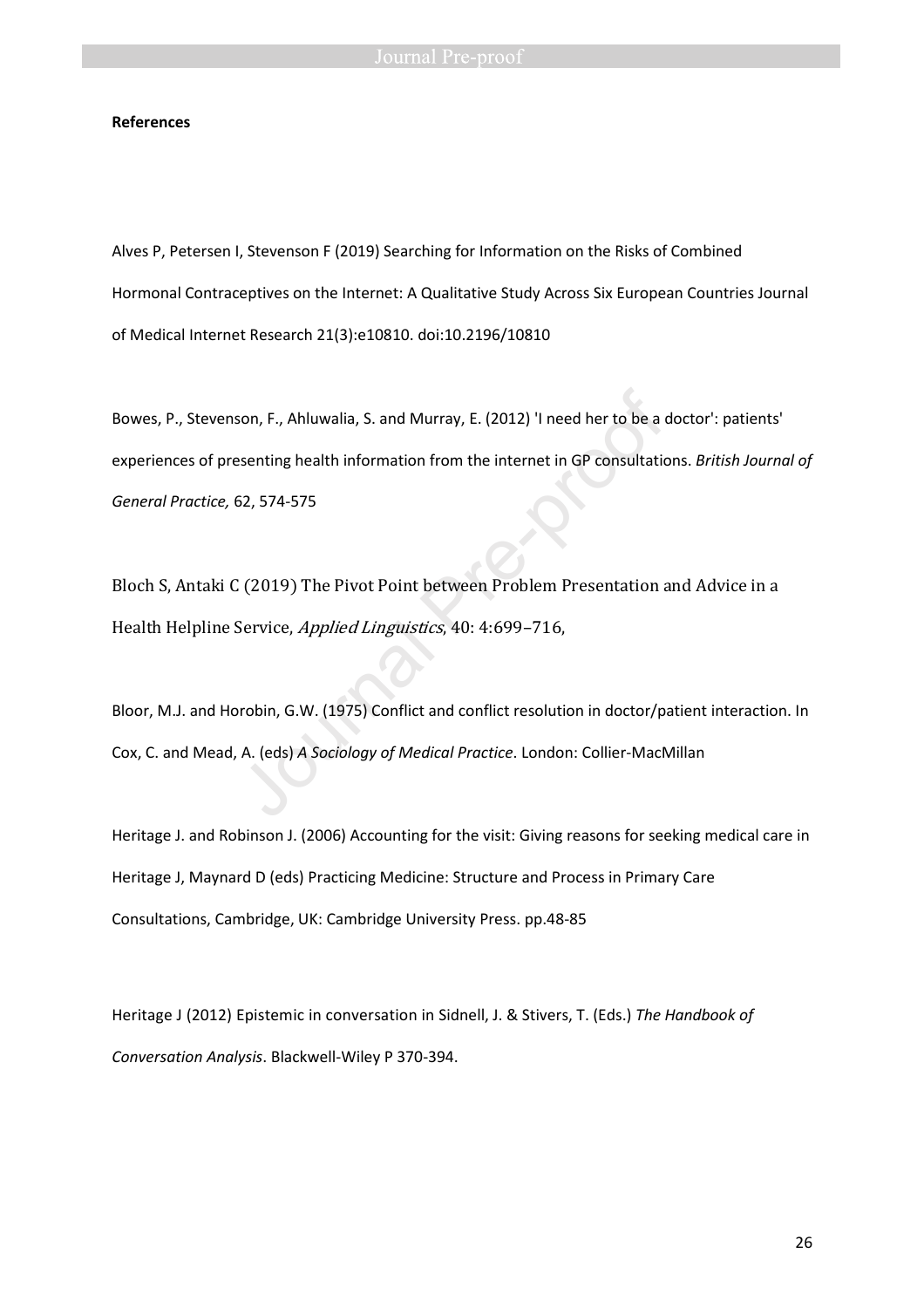### Journal Pre-proof

Jefferson, G. (1990). List construction as a task and interactional resource. In G. Psathas and R. Frankel (Eds.), *Interactional competence*. New York: Irvington.

Jefferson, G. (2004) Glossary of transcript symbols with an Introduction. In Lerner, G.H. (ed.) *Conversation Analysis: Studies from the First Generation*. Philadelphia: John Benjamins.

Landmark, A., Gulbrandsen, P. and Svennevig, J., 2015. Whose decision? Negotiating epistemic and deontic rights in medical treatment decisions. *Journal of Pragmatics*, *78*, pp.54-69. brandsen, P. and Svennevig, J., 2015. Whose decision? Negotia<br>
nedical treatment decisions. Journal of Pragmatics, 78, pp.54-6<br>
ES R (2020) Conversation Analysis. In C. Pope & N. Mays Qualit<br>
dition. Wiley Blackwell<br>
) htt

Leydon GM, Barnes R (2020) Conversation Analysis. In C. Pope & N. Mays Qualitative Research in Health Care, 4th Edition. Wiley Blackwell

Mail Online (2017) http://www.dailymail.co.uk/health/article-5219409/Leading-doctor-says-thinkgoing-GP.html (Accessed Nov 2020)

Mangione-Smith R, McGlynn EA, Elliott MN, McDonald L, Franz CE, Kravitz RL. Parent Expectations for Antibiotics, Physician-Parent Communication, and Satisfaction. *Arch Pediatr Adolesc Med.* 2001;155(7):800–806.

Maynard DW (2012) Everyone and no one to turn to: Intellectual roots and contexts for conversation analysis in Sidnell, J. & Stivers, T. (Eds.) *The Handbook of Conversation Analysis*. Blackwell-Wiley. P370-394

Mazeland, H (2007) Parenthetical sequences *Journal of Pragmatics* 39: 1816–1869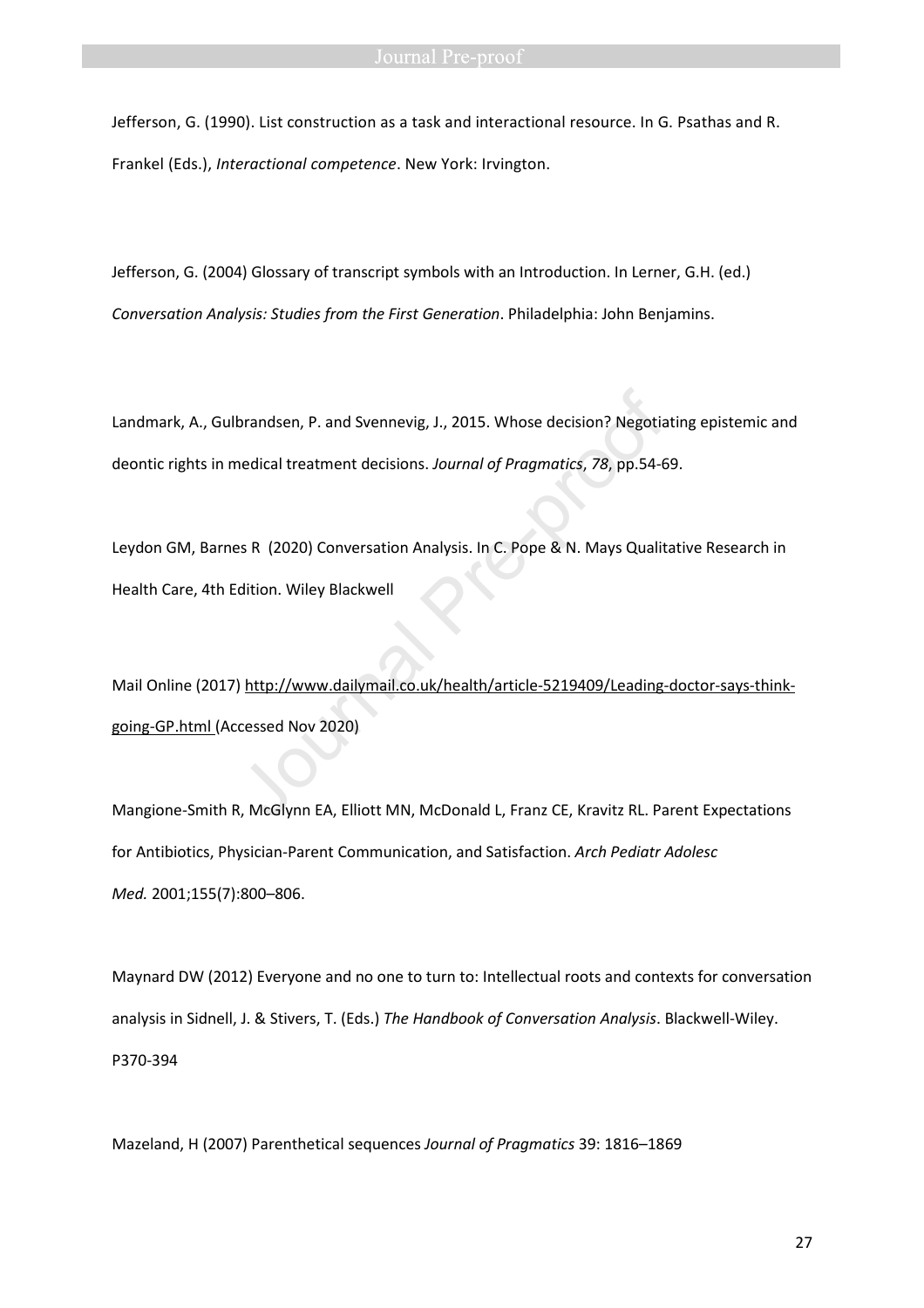Nettleton, S., and Burrows, R. (2003). E-Scaped Medicine? Information, Reflexivity and Health. Critical Social Policy, 23(2), 165–185.

Nettleton, S. (2004). The Emergence of E-Scaped Medicine? Sociology, 38(4), 661–679.

NBC News Online 2019 https://www.nbcnews.com/better/lifestyle/googling-your-symptoms-here-show-avoid-going-down-self-ncna1084896 (accessed March 2020)

Office for National Statistics (2019) Internet access – households and individuals, Great Britain https://www.ons.gov.uk/peoplepopulationandcommunity/householdcharacteristics/homeinterneta ndsocialmediausage/bulletins/internetaccesshouseholdsandindividuals/2019 (accessed December 2019) down-self-ncna1084896 (accessed March 2020)<br>
J Statistics (2019) Internet access – households and individuals<br>
gov.uk/peoplepopulationandcommunity/householdcharacteris<br>
ge/bulletins/internetaccesshouseholdsandindividuals/2

Peräkylä, A (2002) Agency and Authority: Extended Responses to Diagnostic Statements in Primary Care Encounters *Research on Language and Social Interaction, 35*(2), 219–247

Pomerantz, A. Extreme case formulations: A way of legitimizing claims. *Hum Stud* **9,** 219–229 (1986).

Pope C, McKenna G, Turnbull J, Prichard J, Rogers A. Navigating and making sense of urgent and emergency care processes and provision. Health Expect. 2019; 22:435–443.

Potter J, and Hepburn A. (2005) Qualitative interviews in psychology: problems and possibilities, Qualitative Research in Psychology, 2:4, 281-307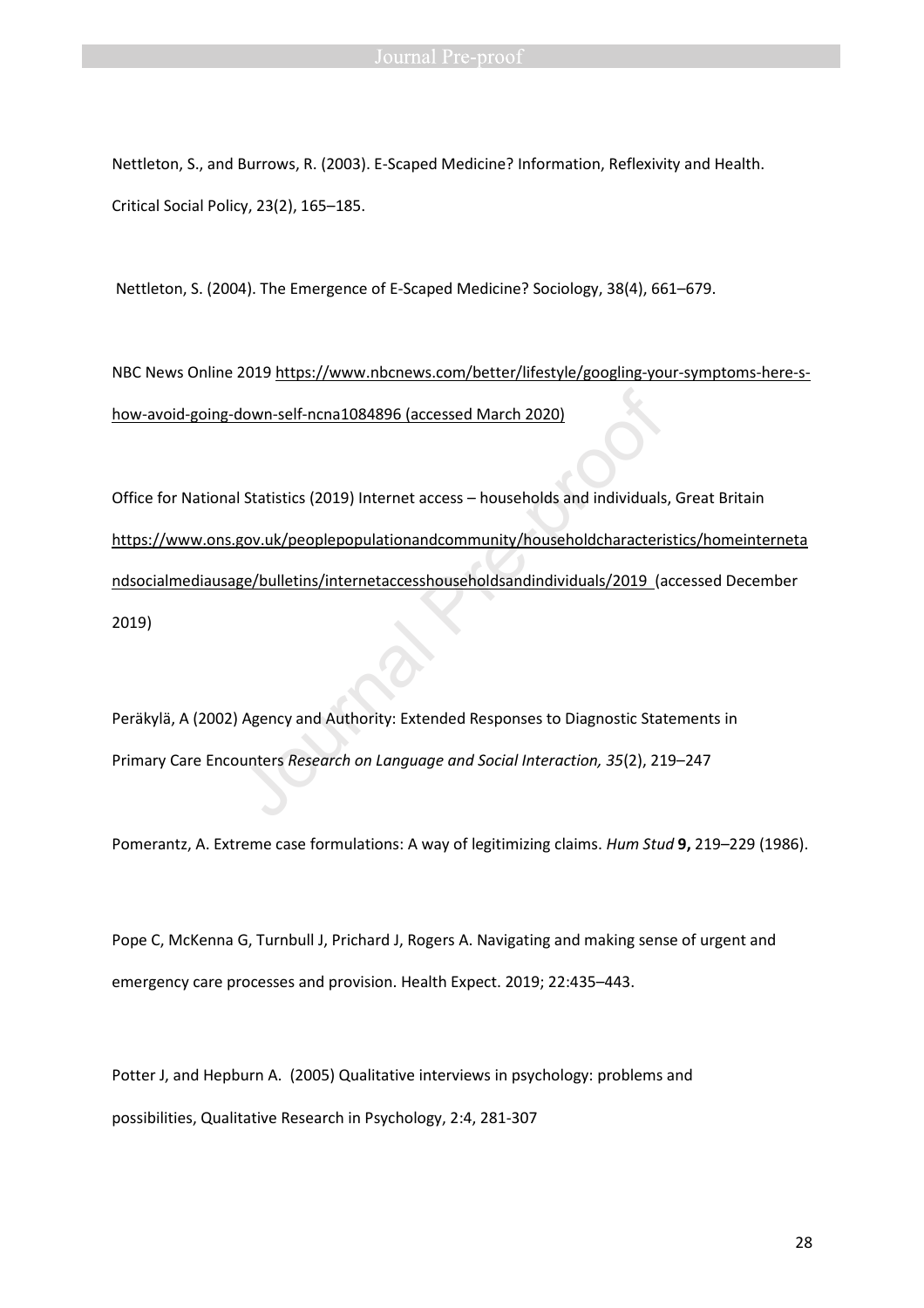Potter, J., & Hepburn, A. (2012). Eight challenges for interview researchers. In *The SAGE Handbook of Interview Research: The Complexity of the Craft (pp. 555-570). SAGE Publications Inc..* 

Robinson J (2003) An Interactional Structure of Medical Activities During Acute Visits and Its Implications for Patients' Participation, Health Communication, 15:1, 27-59

Sidnell, J. (2010) Conversation analysis: An introduction. Oxford: Wiley-Blackwell

Stevenson, F. Kerr, C. Murray, E. and Nazareth, I. (2007) Information from the Internet and the doctor-patient relationship: the patient perspective - a qualitative study. *BMC Family Practice,* 8, 1,47. Conversation analysis: An introduction. Oxford: Wiley-Blackwell<br>
J. C. Murray, E. and Nazareth, I. (2007) Information from the Initionship: the patient perspective - a qualitative study. *BMC Fc*<br>
J. (2007) Information fro

Stevenson, F.A., Hall, L., Seguin, M., Atherton, H., Barnes, R., Leydon, G., ...Ziebland, S. (2019). General Practitioner use of online resources during medical visits: Managing the boundary between inside and outside the clinic. Sociology of Health and Illness, 41 : 65–81

Tanya Stivers (2002) Presenting the Problem in Pediatric Encounters: "Symptoms Only" Versus "Candidate Diagnosis" Presentations, Health Communication, 14:3, 299-338

Stivers T (2005a) Parent Resistance to Physicians' Treatment Recommendations: One Resource for Initiating a Negotiation of the Treatment Decision, Health Communication, 18:1, 41-74

Stivers T (2005b) Modified Repeats: One Method for Asserting Primary Rights From Second position, Research on Language and Social Interaction, 38:2, 131-158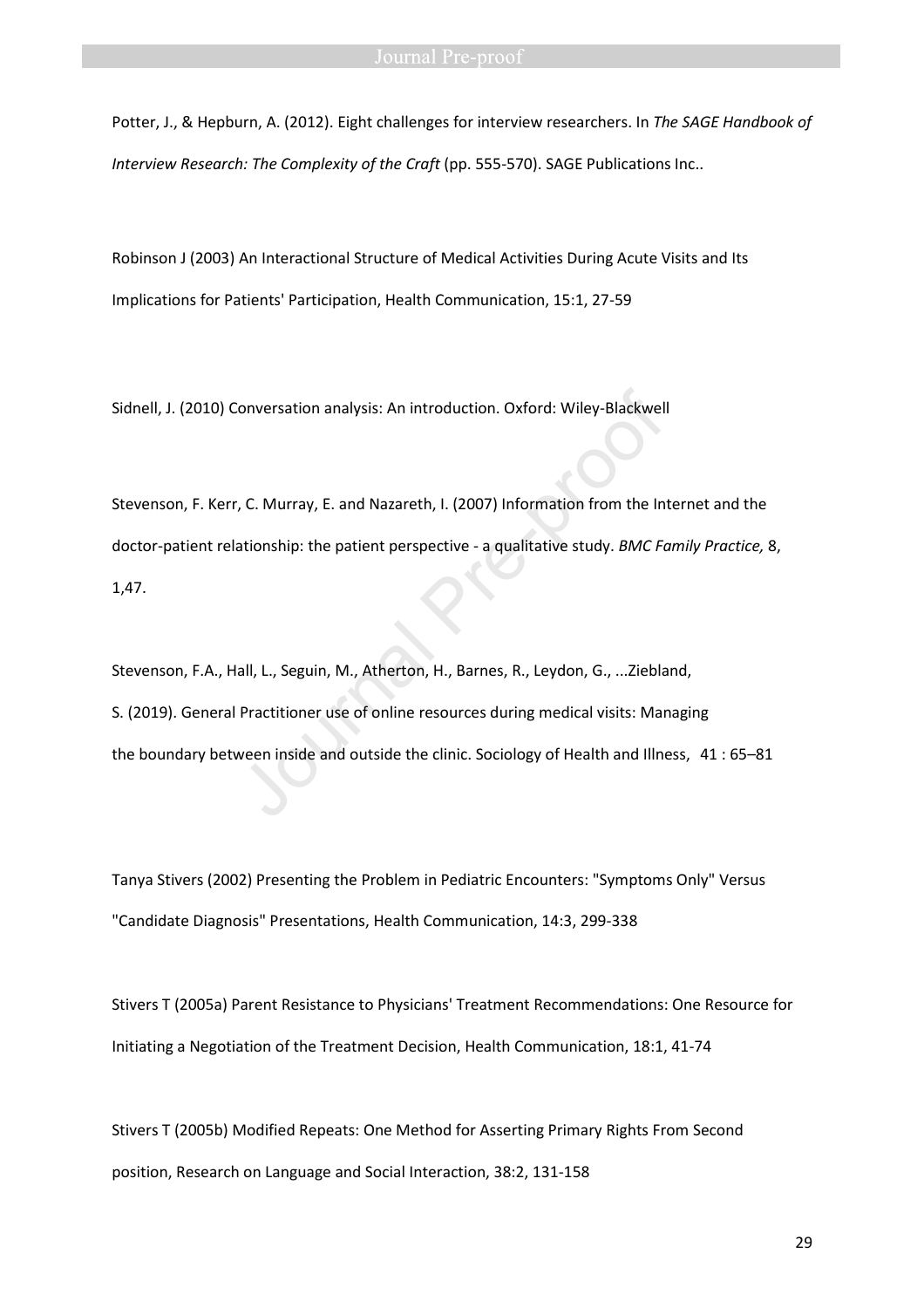Stivers T and Timmermans S (2016) Negotiating the Diagnostic Uncertainty of Genomic Test Results Social Psychology Quarterly 79: 199–221

Timmermans S and Stivers T (2017) The Spillover of Genomic Testing Results in Families:

Same Variant, Different Logics Journal of Health and Social Behavior 58: 166–

180

Wooffitt R and Widdicombe S (2006) Interaction in Interviews in Drew, P., Raymond, G., & Weinberg, D. (2006). *Talk and interaction in social research methods*. London, : SAGE Publications Ltd Erent Lugius Journal of Health and Social Behavior Jo. 100–<br>Journal of Health and Social Behavior Jo. 100–<br>Journal Pre-provides in Drew, P., Raym<br>6). Talk and interaction in social research methods. London, : S<br>10 (2019) h

World Bank Group (2019) https://data.worldbank.org/indicator/IT.NET.USER.ZS (accessed December 2019)

Ziebland, S. (2004) The importance of being expert: the quest for cancer information on the Internet. *Social Science & Medicine,* 59(9), pp.1783-93.

Ziebland, S. and Wyke, S. (2012) Health and illness in a connected world: how might sharing experiences on the internet affect people's health? *Milbank Quarterly*, 90, 2, 219-49.

Ziebland, S., Rasmussen, B., MacArtney, J., Hajdarevic, S., & Sand Andersen, R. (2019). How wide is the Goldilocks Zone in your health system? *Journal of Health Services Research & Policy*, *24*(1), 52– 56.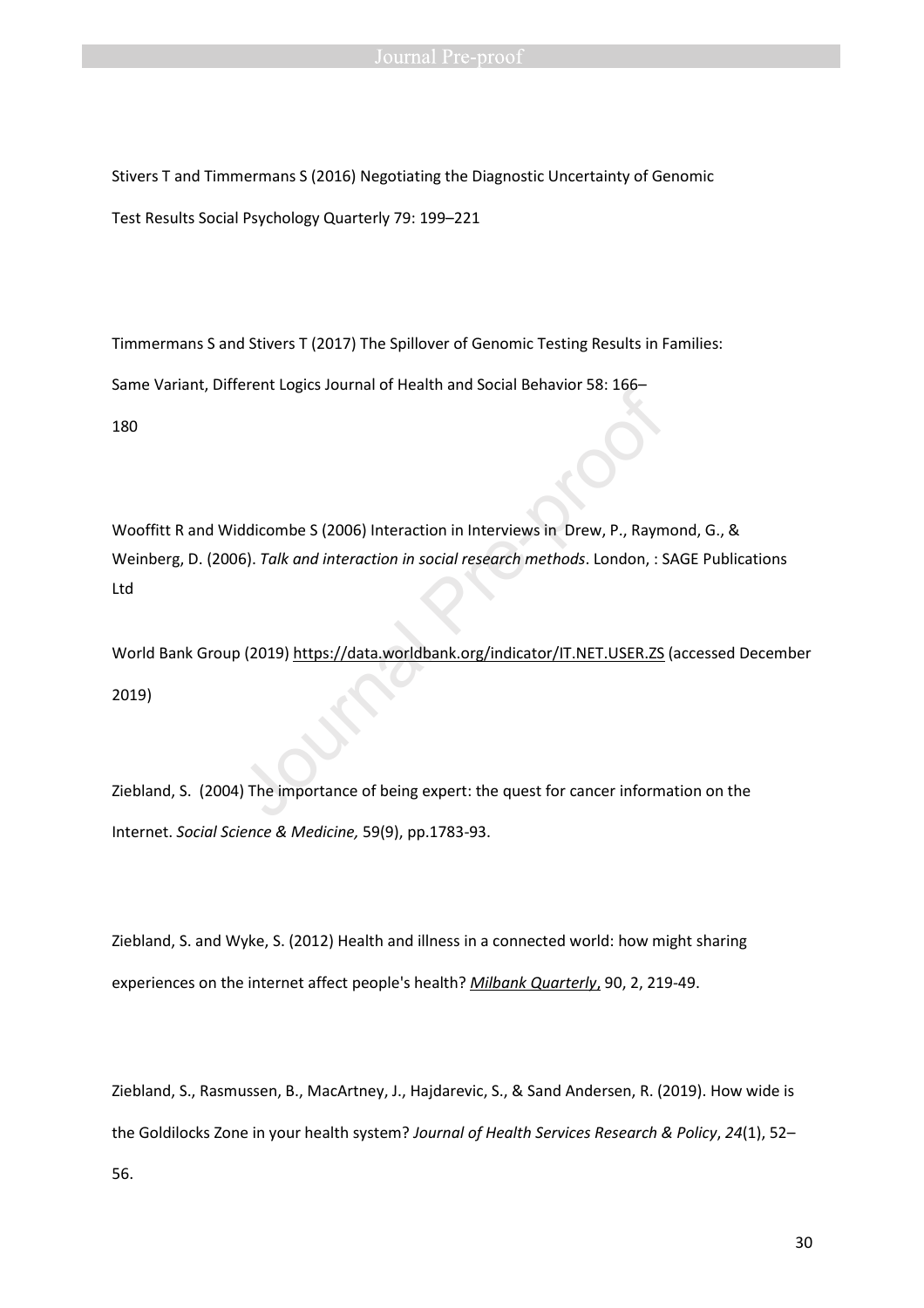The authors would like to acknowledge the patients, GPs and practice staff who supported data collection. Laura Hall who was a researcher on the project. Professor Trish Greenhalgh who was a co-applicant on the original grant, the patient and public involvement representatives, Jon Benford and Charles Prince, as well as the helpful comments of the reviewers. The Harnessing Resources from the Internet (HaRI) project was funded by the National Institute for Health Research School of Primary Care Research. The views expressed are those of the authors and not necessarily those of the NIHR, the NHS or the Department of Health. NHS costs are covered via the Local Clinical Research Network. CP was part funded by NIHR CLAHRC Wessex.

The analysis for this paper was conducted while the first author was a visiting scholar at University of California Los Angeles. FS would like to acknowledge the helpful comments from staff and PhD students that helped to shape the analysis, with particular thanks to Tanya Stivers for her support and incisive comments. Research Network. CP was part funded by NIHR CLAHRC Wessex.<br>The analysis for this paper was conducted while the first author was a visiting scl<br>California Los Angeles. FS would like to acknowledge the helpful comments from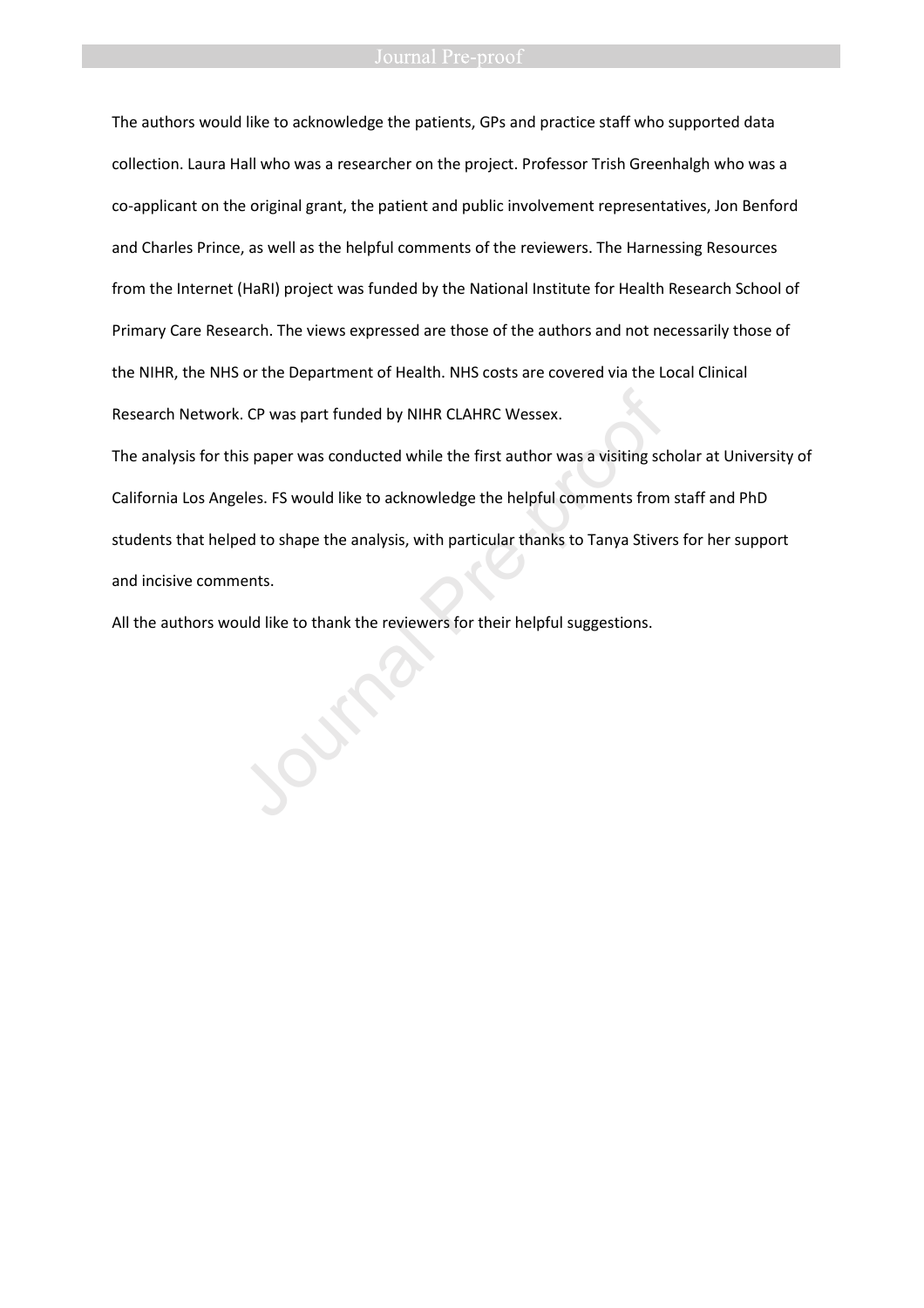### **Table 1**

**Characteristics of patients interviewed** 

Ournal Pre-proof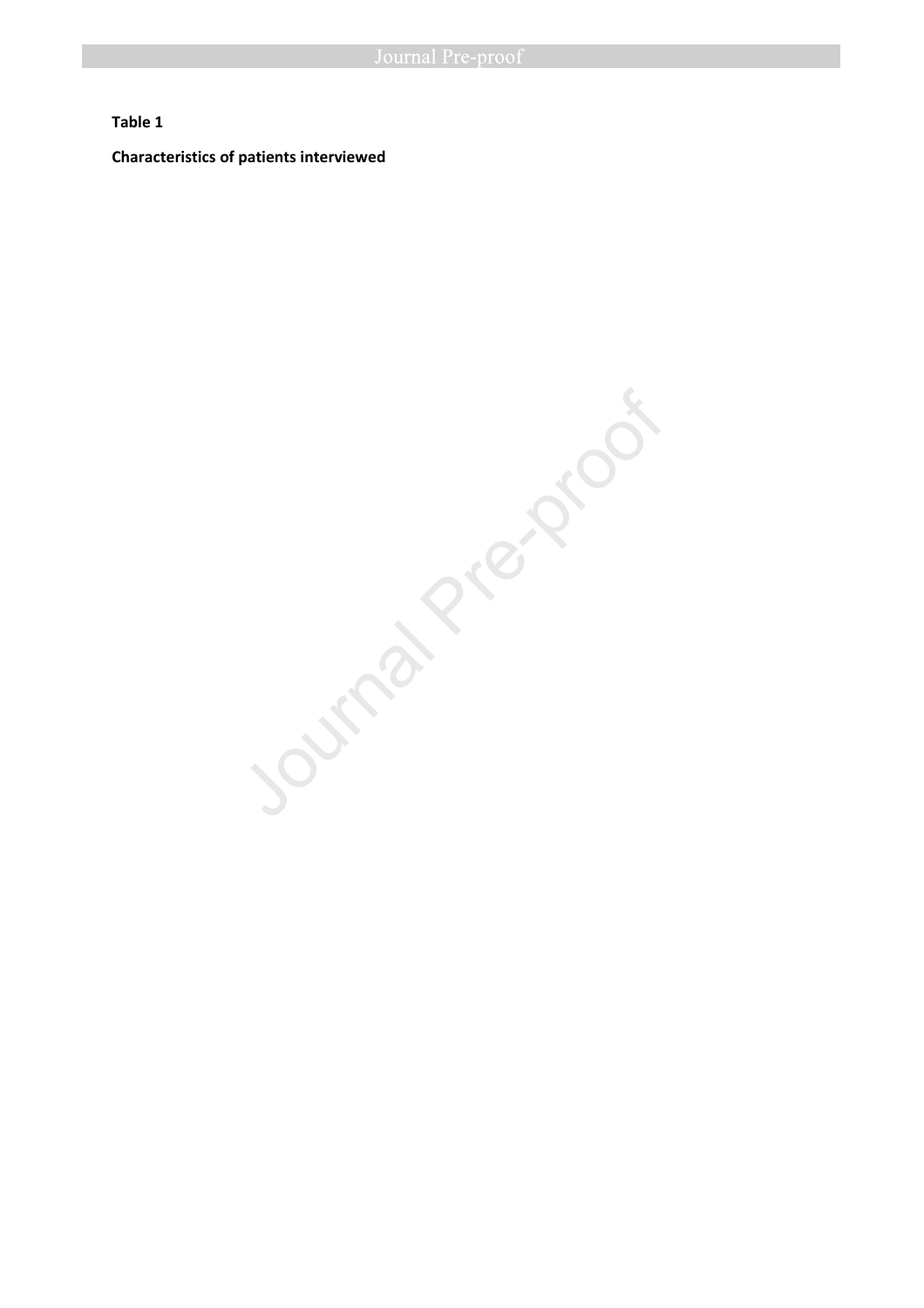# **Table 2**

| Identifier | Gender | Age       | <b>Condition</b>                                  |
|------------|--------|-----------|---------------------------------------------------|
| GP1 R116   | M      | 56-65     | Foot problem                                      |
| GP1_R123   | F      | 56-65     | Urinary tract infection                           |
| GP1 R11    | M      | 56-65     | Suspected inner-ear tumour                        |
| GP1_R8     | F      | 56-65     | <b>Blood in stools</b>                            |
| GP1 R127   | F      | 19-25     | Throat feels bruised                              |
| GP2 R20    | F      | 56-65     | <b>Blood test result</b>                          |
| GP2 R54    | M      | 46-55     | Knee pain                                         |
| GP3 R55    | F      | 46-55     | Shoulder pain                                     |
| GP3_R73    | M      | 56-65     | Suspected hernia                                  |
| GP3 R74    | F      | 66-75     | Knee replacement                                  |
| GP3 R77    | M      | 66-75     | Hernia operation scar                             |
| GP3 R110   | M      | 66-75     | PSA test result                                   |
| GP4 R100   | F      | 36-55     | Thyroid problem                                   |
| GP4 R106   | F      | 66-75     | Hissing sound in one ear                          |
| GP6 R168   | F      | 26-35     | Pain in ear.                                      |
| GP6 R175   | F      | $26 - 35$ | Complications from deviated septum surgery        |
| GP7_R202   | M      | $0 - 18$  | Baby has oozing belly button                      |
| GP7 R192   | F      | 66-75     | <b>Respiratory infection</b>                      |
| GP7 R198   | F      | 66-75     | <b>UTI and Heart issues</b>                       |
| GP8 R207   | F      | 56-65     | Pain behind knee                                  |
| GP8 R216   | M      | $0 - 18$  | Boy with spot on neck                             |
| GP9 R238   | M      | 46-55     | Discussion of recovery from throat cancer         |
| GP9 R242   | F      | 56-65     | Review of overactive thyroid                      |
| GP9 R51    | M      | 46-55     | Lethargy, pain in chest                           |
| GP9 R253   | M      | 56-65     | Check up for diabetes                             |
| GP9 R244   | M      | 66-75     | Review of pain in head                            |
| GP10 R290  | F      | 46-55     | Lower back pain, numbness in tip of middle finger |
| GP10 R285  | F      | 46-55     | Mark on chest                                     |

**Epistemic claims to knowledge and doctorability by patients in interviews and consultations** 

|                  | Interviews | Consultations |
|------------------|------------|---------------|
| Epistemic claims | 13         |               |
| Doctorability    |            |               |
| <b>Both</b>      | 8          |               |
| Neither          | υ          |               |
| <b>Total</b>     | 28         | 14            |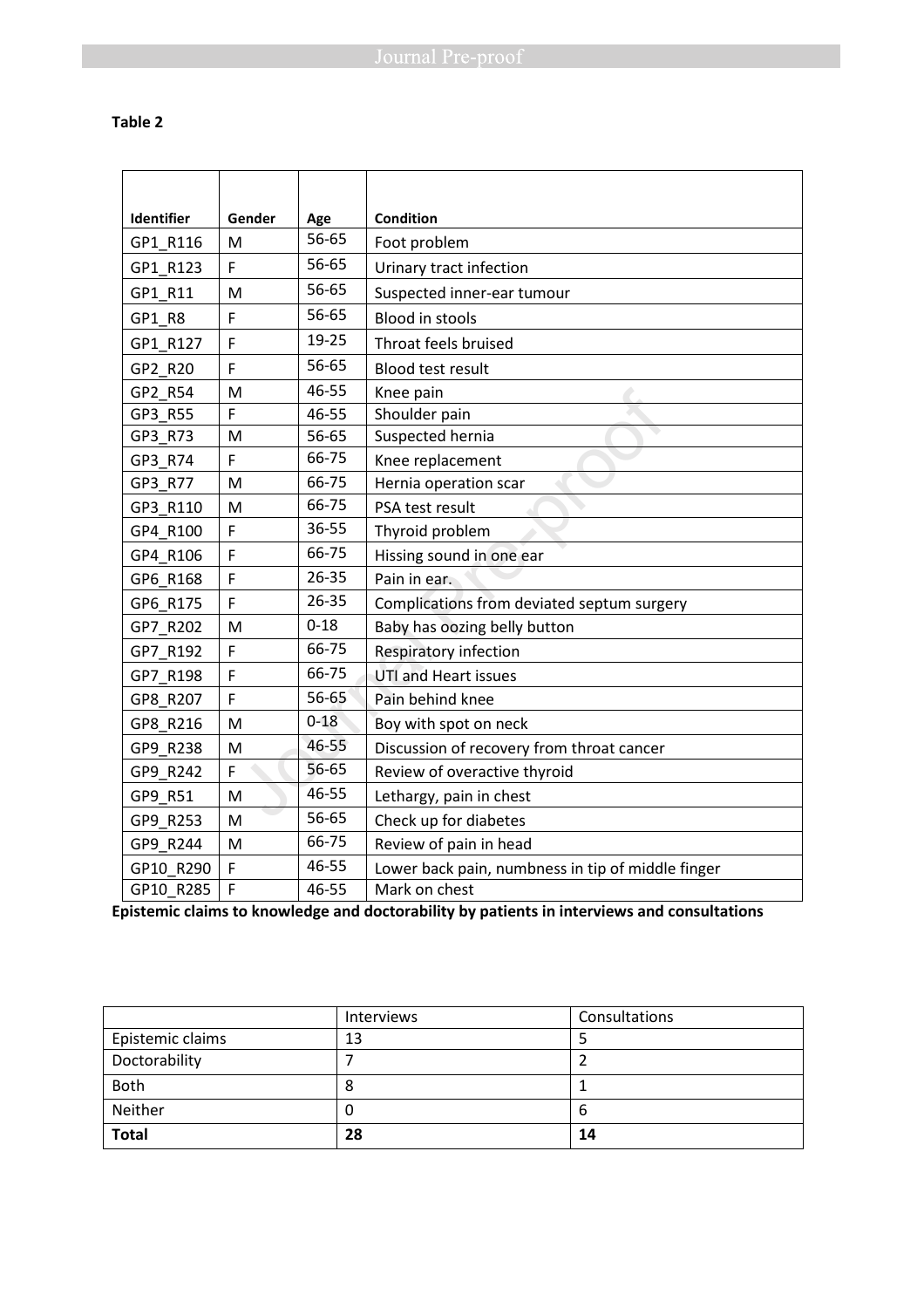# **Figure 1**

# **Transcription symbols**

- [ Overlap onset
- ] Overlap offset
- (0.2) Pause in tenths of a second
- (.) micro pause
- >< rapid speech
- (( )) text between double brackets gives descriptions of action or clarification of phonetic meaning See<br>
Heen double brackets gives descriptions of action or clarification<br>
Vocal sound. Multiple colons indicate further extension<br>
Monation<br>
Sintonation<br>
Sintonation<br>
Sintonation
- : Extended vocal sound. Multiple colons indicate further extension
- ? Upward intonation
- °° reduced volume
- , continuing intonation
- = latched talk
- Underling text used to denote forms of emphasis
- () Single brackets used to indicate sections that were hard to hear or not hearable
- .hh hearable inhalation
- £ smiley voice